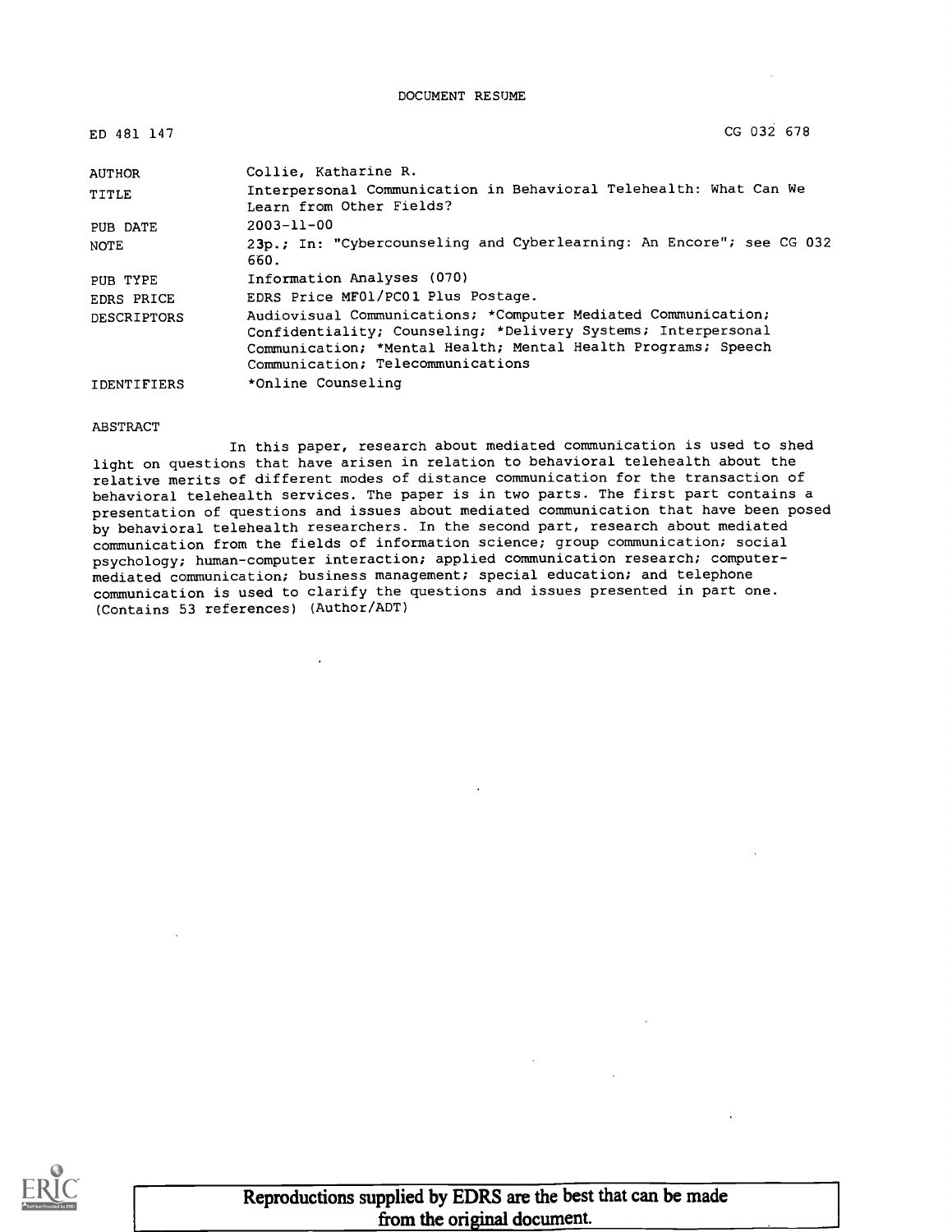## Interpersonal Communication in Behavioral Telehealth: What Can We Learn from Other Fields?

 $\overline{\phantom{a}}$ 

by Katharine R. Collie

Office of Educational Research and Improvement<br>EDUCATIONAL RESOURCES INFORMATION<br>CENTER (ERIC)<br>CENTER (ERIC)<br>This document has been reproduced as<br>received from the person or organization<br>originating it.

O Minor changes have been made to improve reproduction quality.

 $\bullet$ Points of view or opinions stated in this document do not necessarily represent official OERI position or policy.

### BEST COPY AVAILABLE

 $\mathcal{Q}$ 

32678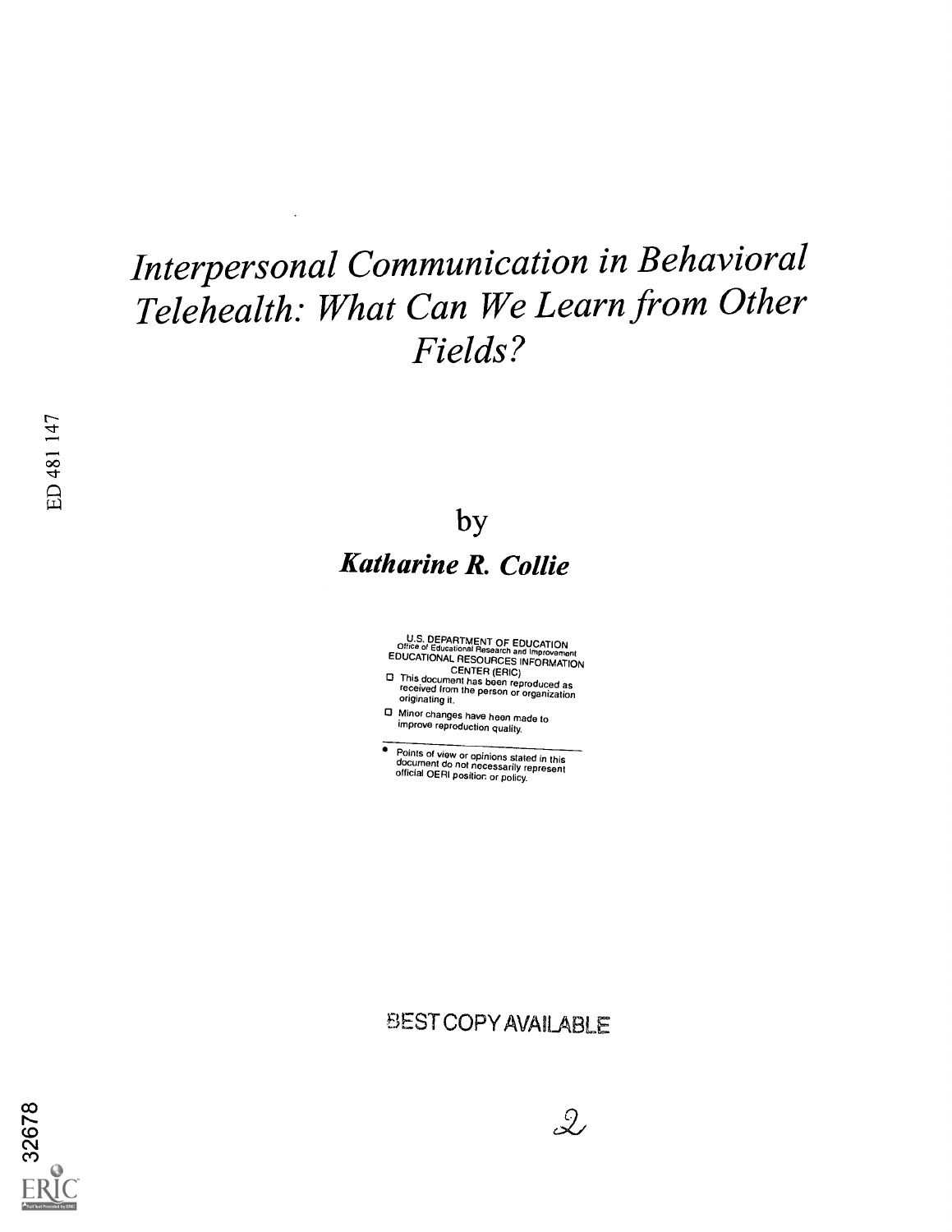### Chapter Eighteen

### Interpersonal Communication in Behavioral Telehealth: What Can We Learn from Other Fields?

Katharine R. Collie

In this paper, research about mediated communication is used to shed light on questions that have arisen in relation to behavioral telehealth about the relative merits of different modes of distance communication for the transaction of behavioral telehealth services. The paper is in two parts. The first part contains a presentation of questions and issues about mediated communication that have been posed by behavioral telehealth researchers. In the second part, research about mediated communication from the fields of information science, group communication, social psychology, humancomputer interaction, applied communication research, computer-mediated communication, business management, special education, and telephone communication is used to clarify these questions and issues.

#### Interpersonal Communication in Behavioral Telehealth

#### **Definitions**

Telehealth, the use of communications and information technologies to deliver physical and mental health services and transmit health information over long and short distances, is currently being seen as a way to increase equality of access to health care by eliminating barriers of distance, time, geography, and cost to people who require specialized care. Behavioral telehealth refers to telehealth services designed for the provision of mental health care.

Telehealth is in ascendancy at present, but it is not a new phenomenon. Telecommunications technologies such as telephones and radios have been used to facilitate health care from a distance for many decades (Carvings, 1984). Recently, however, the advent of the Internet and the general expansion in North America of the telecommunications infrastructure has sparked a renewed interest in telehealth (Lugg, 1998). Advanced technologies such as high-bandwidth lines, satellites, and powerful computers are now being used for distance delivery of health care services,

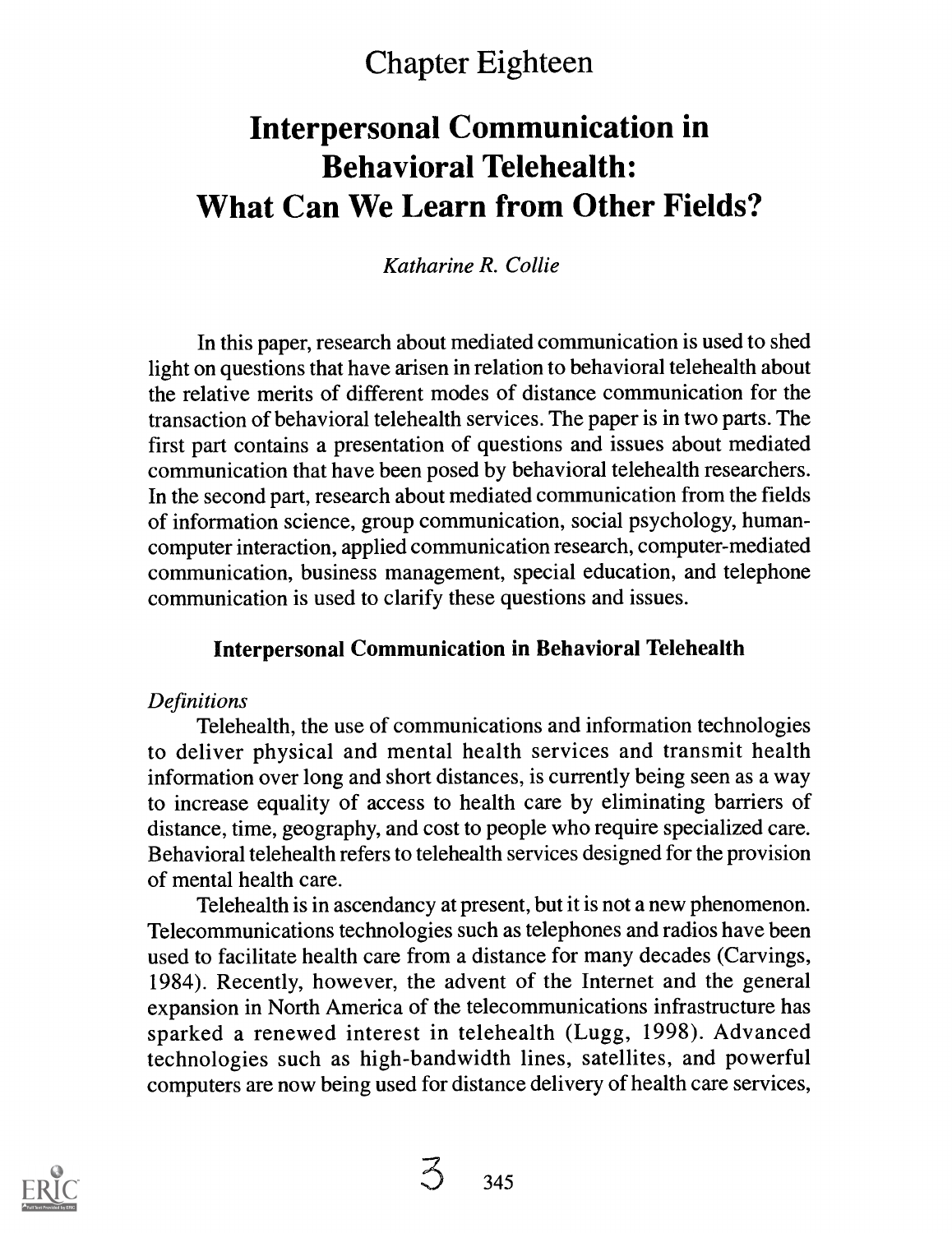for transfer of health information, and for consultations among clinicians in different locations. Preliminary studies of distance mental health programs that have employed advanced technologies-and that have focused primarily on full-speed, two-way videoconferencing-have shown promising results for expanding access to services (e.g., Doze, Simpson, Hailey  $\&$  Jacobs, 1999; Mannion, L., Fahy, T. J., Duffy, C., Broderick, M., & Gethins, E., 1998; Mielonen, Ohinmaa, Moring & Isohanni, 1998). However, it is not clear that high-tech telehealth can be cost-effective (Brown, 1995; Lugg, 1998). Videoconferencing requires the capture and transmission of fullspeed moving images and therefore requires more complex equipment and much greater transmission capacities than audio-only (e.g., telephone) or text-only (e.g., e-mail) communication. Thus, the introduction of expensive technologies works against the goal of widening access to health care and making more equitable use of available resources. The lack of clear evidence of the cost effectiveness of high-tech telehealth programs has caused some telehealth researchers to advocate the use of less technologically complex methods of telehealth delivery (Della Mea, 1999; Elford, 1998; Grigsby & Sanders, 1998). However, the general trend in telehealth continues to be in the direction of videoconferencing and ever more sophisticated technology. In the second part of the paper evidence is presented that challenges the assumption that video communication is necessarily superior to other forms of distance communication and explanations for a persistent preference for videoconferencing in spite of this evidence are considered.

#### Issues in Behavioral Telehealth

The recent expansion of telehealth has elicited both enthusiasm and trepidation. Proponents see it as a way to overcome barriers to access, to bring down health care costs, to increase availability of health-related information, and to make health care more available to groups that historically have been underserved such as the elderly, people in rural and remote regions, and people with mobility constraints. However, this enthusiasm is not universally shared. Among mental health professionals, reservations about telehealth have focused on two issues: (a) confidentiality and (b) the quality of mediated therapeutic interaction.

Confidentiality. Information and interpersonal communications that are transmitted via telecommunications technologies such as telephones, fax machines, e-mail, or videoconferencing are considered more vulnerable to interceptions and breaches of confidentiality than information and communications that are exchanged directly without technological mediation (Bloom, 1998; Childress, 1998; Powell, 1998; Sampson, Kolodinsky, & Greeno, 1997; Seeman & Seeman, 1999; Sussman, 1998).

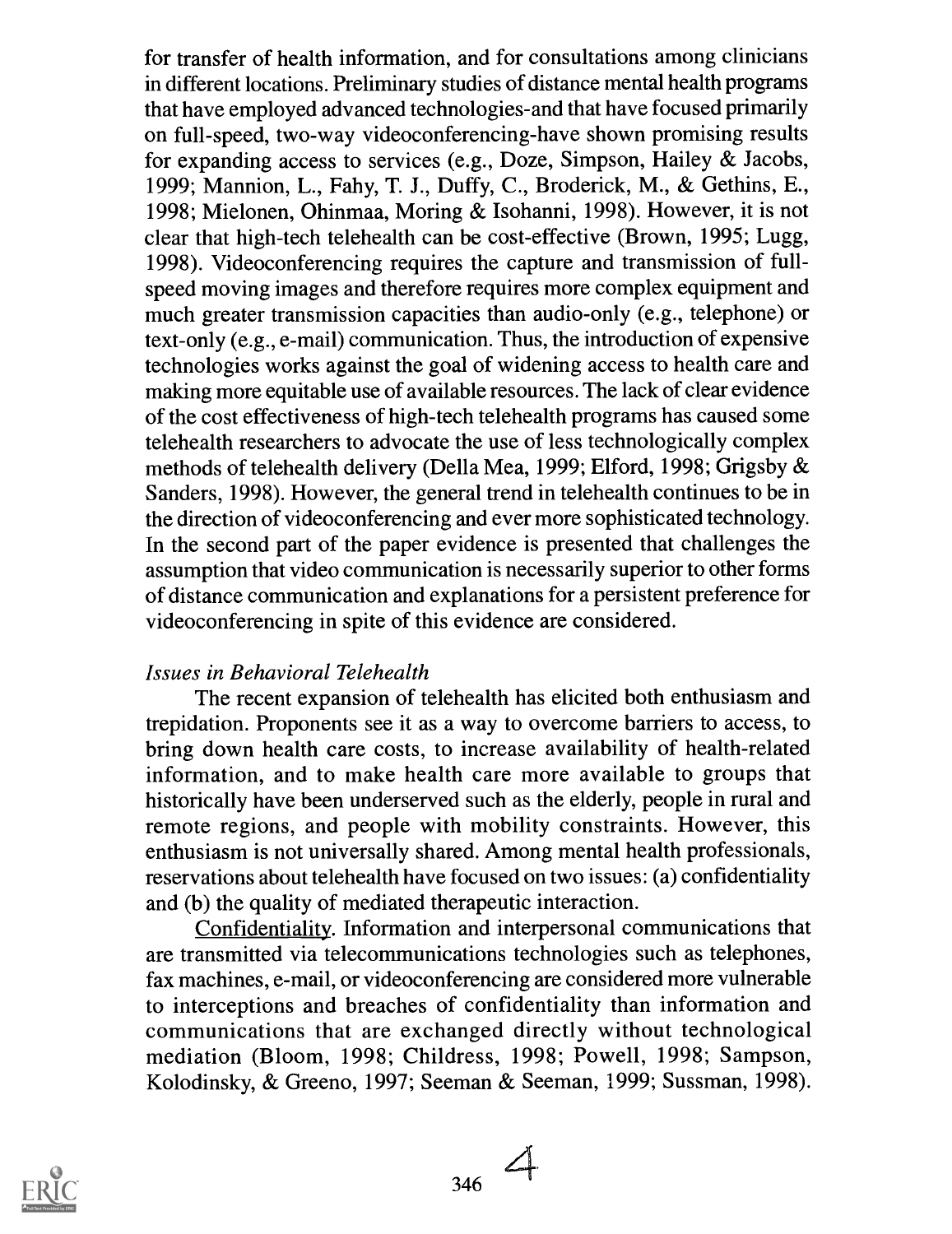The difference may have more to do with the existence of laws and ethical guidelines that have been created to protect the confidentiality of traditional forms of communication than with inherent differences between mediated and non-mediated communication, and it may be that as new laws and guidelines are put into place the difference will disappear. However, for the present, confidentiality is a grave concern.

Mediated communication. Highly personal, direct communication has traditionally been seen as a key ingredient of many types of mental health treatment (counseling, psychotherapy, etc.) and there is a general expectation that health care services will be very individualized and personal (Birch, Rigby, & Roberts, 2000). The idea that a therapy session or a psychiatric consultation could happen between people who are not in the same place goes against fundamental assumptions about mental health treatment and about the role of shared physical presence and face-to-face contact. Consequently mediated forms of communication can easily be dismissed as inappropriate for the provision of mental health care.

Behavioral telehealth researchers have done a lot to counter the skepticism about using mediated communication for mental health care and have tried to demonstrate both theoretically and empirically that a lack of shared physical presence and of face-to-face contact are not insurmountable obstacles. In 1997, Sampson, Kolodinsky, and Greeno published a hypothetical analysis of the potentials and pitfalls of telecounseling that illuminated the possibilities of the Internet and other technologies for counseling, psychoeducation and counseling supervision. This analysis created a foundation for subsequent efforts (e.g., Laszlo, Esterman, and Zabko, 1999) to understand the advantages and disadvantages of delivering mental health care from a distance using various telecommunication technologies (e-mail, videoconferencing, etc.) and to envision ways to conduct behavioral telehealth successfully. These efforts have included identifying ethical issues pertaining to behavioral telehealth (e.g., Seeman and Seeman, 1999) and the development of ethical guidelines (e.g., Bloom, 1998).

Researchers interested in modes of communication for behavioral telehealth other than videoconferencing have been trying to determine if/ how counseling or therapy sessions can be conducted using media that provide no visual contact with the other person. There is wide agreement that a lack of visual cues is a significant consideration, however, there are differing opinions about the effects of a lack of visual contact. Some behavioral telehealth practitioners and researchers have noted that a lack of visual information can make it hard to understand nuanced communication (Laszlo et al., 1999), conduct online groups (Colòn, 1999),



347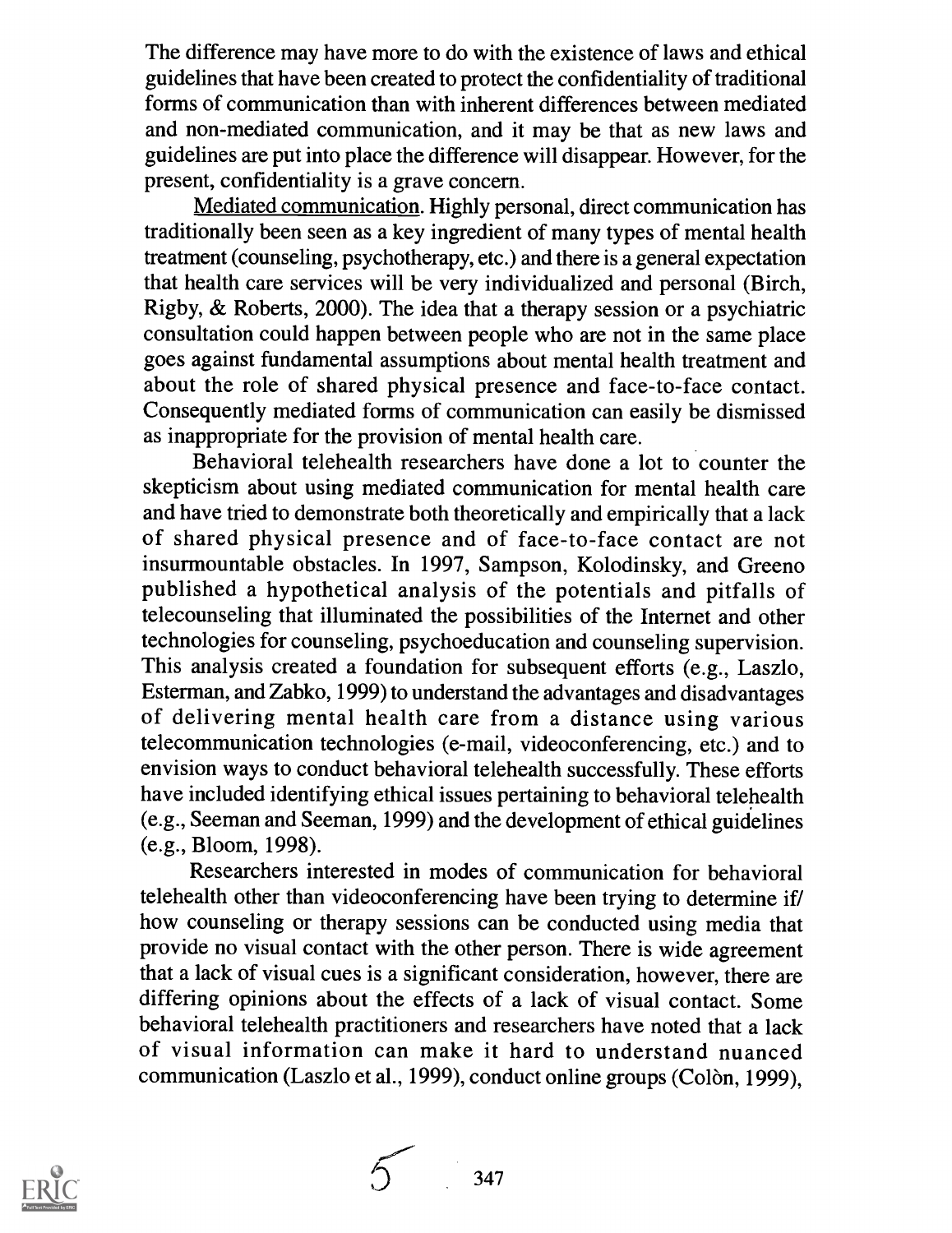and make certain kinds of diagnoses (Childress, 1998; Murphy & Mitchell, 1998). Others maintain that it is possible to compensate verbally for the missing visual information, and argue that if clinical approaches are adapted to the telehealth medium, mediated sessions can be just as successful or more successful than face-to-face sessions (Curran & Church, 1999; Murphy & Mitchell, 1998). In has been suggested that in the absence of visual contact, there can be a feeling of freedom from the clinician's judgmental gaze that is disinhibiting and favors self-disclosure (Childress, 1998; Curran & Church, 1999; King & Moreggi, 1998; Laszlo et al., 1999; Powell, 1998; Sampson et al., 1997). Related to this is the idea that this protection from visual judgment could reduce intimidation and reluctance to seek professional help (Childress, 1998; Doze et al., 1999; Sussman, 1998). Additionally, it has been proposed that it may be easier for a client to focus on the task at hand when there are fewer visual distractions and when there is less concern about social appearances (Colòn, 1999). It is important to point out that disadvantages of no visual contact that have been noted are disadvantages from the clinician's point of view (e.g., difficulty in making a diagnosis) and that potential advantages have been described in terms of benefits to the client (e.g., protection from a judgmental gaze).

Explorations of the pros and cons of various modes of communication for behavioral telehealth have highlighted subtle differences between different forms of mediated communication, and have shown that it is not simply a matter of comparing face-to-face and distance communication. Text-only communication such as e-mail has different qualities than telephone communication even though neither one provides visual cues; videoconferencing is different from teleconferencing; synchronous (realtime) communication such as speech communication via telephone has different qualities than asynchronous (delayed) communication such as email, and so on. Given the well-recognized importance of non-verbal cues to interpersonal communication, it is tempting to categorize modes of communication according to whether or not there is visual contact that allows the communicating parties to see each other's non-verbal expressions. On this basis, face-to-face communication and videoconferencing would be seen as equivalent, and modes of communication such as e-mail, telephoning, writing, etc. that do not allow for visual contact would be seen as equivalent. Clearly, there are problems with this categorization. One is that not all non-verbal conversational cues are visual. Speech contains a rich array of non-verbal information in the form of inflection, tone of voice, pauses, etc. (Haas, Benedict & Kobos, 1996; Hines, 1994; Lago, 1996). Text-only communication also contains non-verbal information, and can contain more than is usual if an effort is made to provide it (Murphy &



 $\mathcal{F}$  .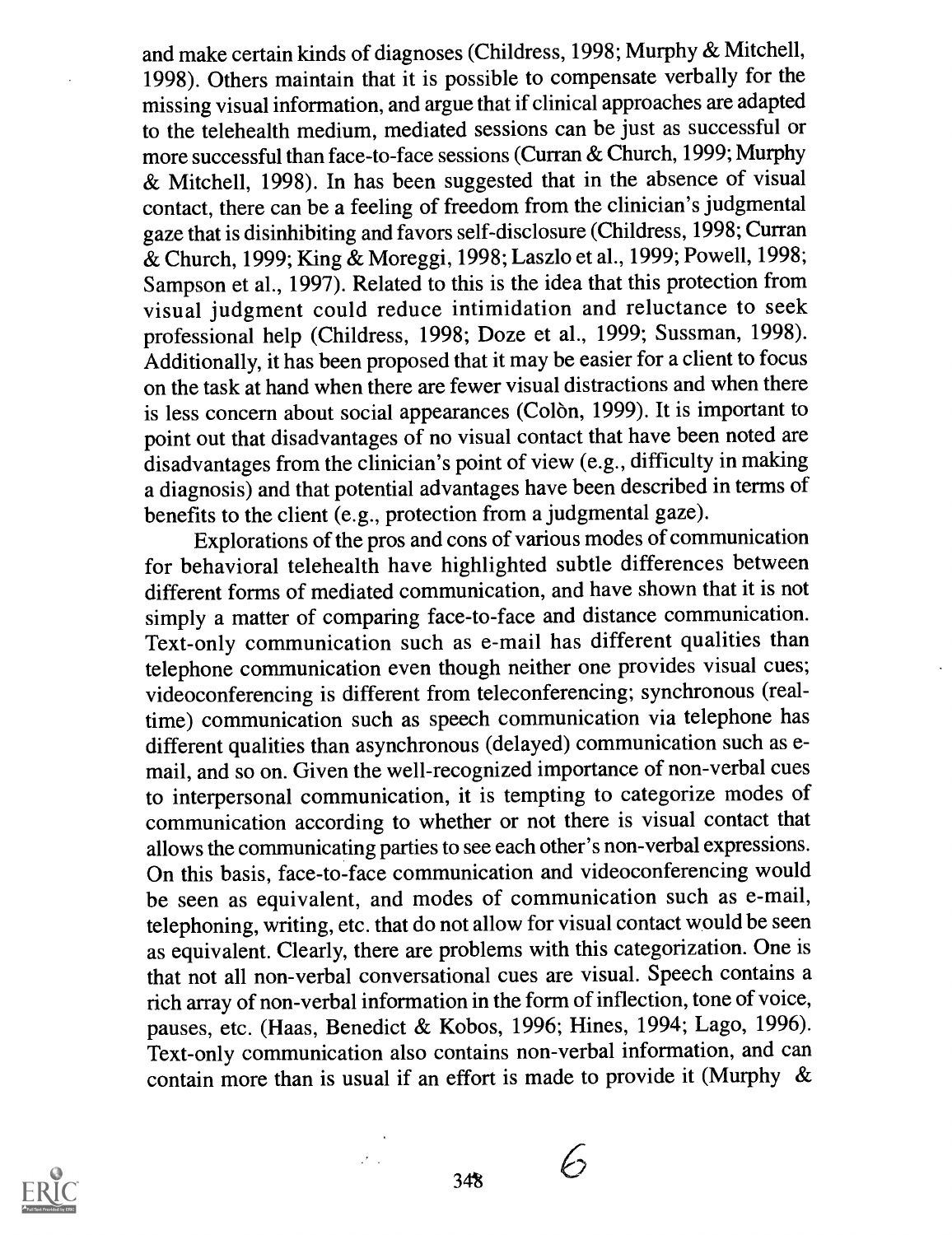Mitchell, 1998). Another problem is that direct face-to-face contact does more than provide access to non-verbal cues. Shared physical presence can provide things such as a feeling of safety, support, and motivation that may be unrelated to visual cues (Graetz et al., 1998). Although there may be ways to compensate verbally for the lack of visual communication information-there is no question as to whether blind people can successfully offer or receive mental health services (Hines, 1994)-the question about whether shared physical presence is essential is more difficult to answer (Barak, 1999; Doze et al., 1999; Lago, 1996; Sampson et al., 1997). In the second part of the paper differences between modes of communication are explored in greater detail.

#### Behavioral Telehealth Research

Research about behavioral telehealth is sparse and is considered to be lagging behind developments that have been occurring in practice. However, there have been some empirical studies, as well as numerous case reports about telehealth pilot projects, that provide concrete evidence to back up the claim that behavioral telehealth is a viable concept in spite of the lack of direct contact. Pilot studies have been conducted to determine whether mediated communication can be as effective as in-person communication for psychiatric consultations (e.g., Ball, McLaren, Summerfield, Lipsedge & Watson, 1995; Yellowlees & Kennedy, 1996; Zaylor, 1999), brief psychotherapy (Day & Schneider, 2000; Schneider, 1999), and counseling for anxiety (Cohen & Kerr, 1998). These preliminary studies have not shown deleterious effects of mediation or lack of proximity. Surprisingly, they have not shown significant differences between, audio, video, and in-person modes of communication on measures such as relationship formation, therapeutic outcomes, and client satisfaction. Neither have they shown that more complex technologies are better suited to behavioral telehealth than simpler technologies. The potential for successful provision of distance mental health services has been claimed more or less equally for telephones, videophones, and all forms of videoconferencing, although people reporting on telephone and online services have been able to make the strongest claims about being able to reach people who, without these service options, would not be using the health care system at all (e.g., Zhu, Tedeschi, Anderson & Pierce, 1996).

#### Research from Other Fields

The research studies discussed in this part of the paper are explorations of different forms of mediated communication, a termthat refers to person-



349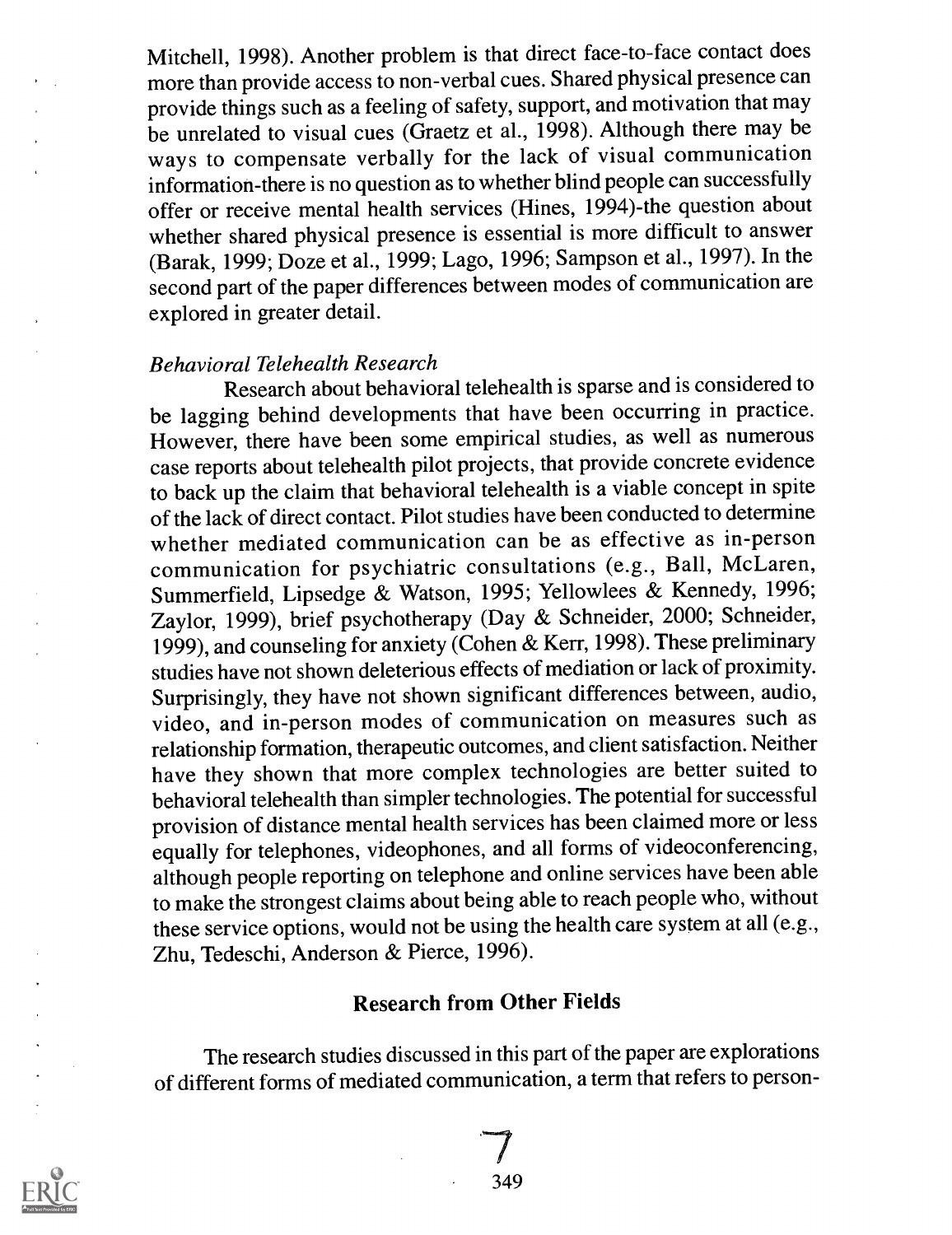to-person interaction in which a technology is interposed and is integral to the communication (Cathcart & Gumpert, 1990). Mediated communication can either be synchronous, which is to say without a time delay, or a synchronous, which is to say with a delay between the time a message is transmitted and the time it is received. Examples of synchronous mediated communication are telephone conversations, CB radio exchanges, computer chat conversations, and communication by computer decision support systems. Asynchronous forms of mediated communication include e-mail, letters, and audio and video recordings. The primary focus of the following discussion is synchronous mediated communication, with some attention given to asynchronous (text-only) computer-mediated communication.

The discussion is organized around the following two questions: (a) Why have behavioral telehealth researchers found so little measurable difference between face-to-face, audio, text-only, and video communication? (b) Why is there a tendency for behavioral telehealth developers to favor video communication?

The research discussed here is in the form of experiments, literature reviews, and meta-analyses, drawn from a range of disciplines. Most of it tests and/or challenges the following assumptions about mediated communication:

- 1. Mediated communication is "restricted" compared to face-toface communication and therefore inferior (e.g., Chapanis, Ochsman, Parrish & Weeks, 1972).
- 2.Visual signals are a necessary aspect of interpersonal communication.
- 3. Effects on communication due to the medium are constant over time.
- 4. Forms of communication that have fewer "channels" of communication (e.g., verbal, visual, aural, gestural) will favor greater task focus and will minimize socioemotional communication and therefore the development of relational ties (e.g., Sproull & Kiesler, 1996).
- 5 Forms of communication that are "richer" (i.e., that have more channels, that allow more senses to be utilized, that provide immediacy and feedback, and that have the capacity for natural language) feel warmer and more personal and therefore are preferred.

#### Looking for Differences Between Modes of Communication

The question of whether and how interpersonal communication is affected by the communication medium that is being used has been a source

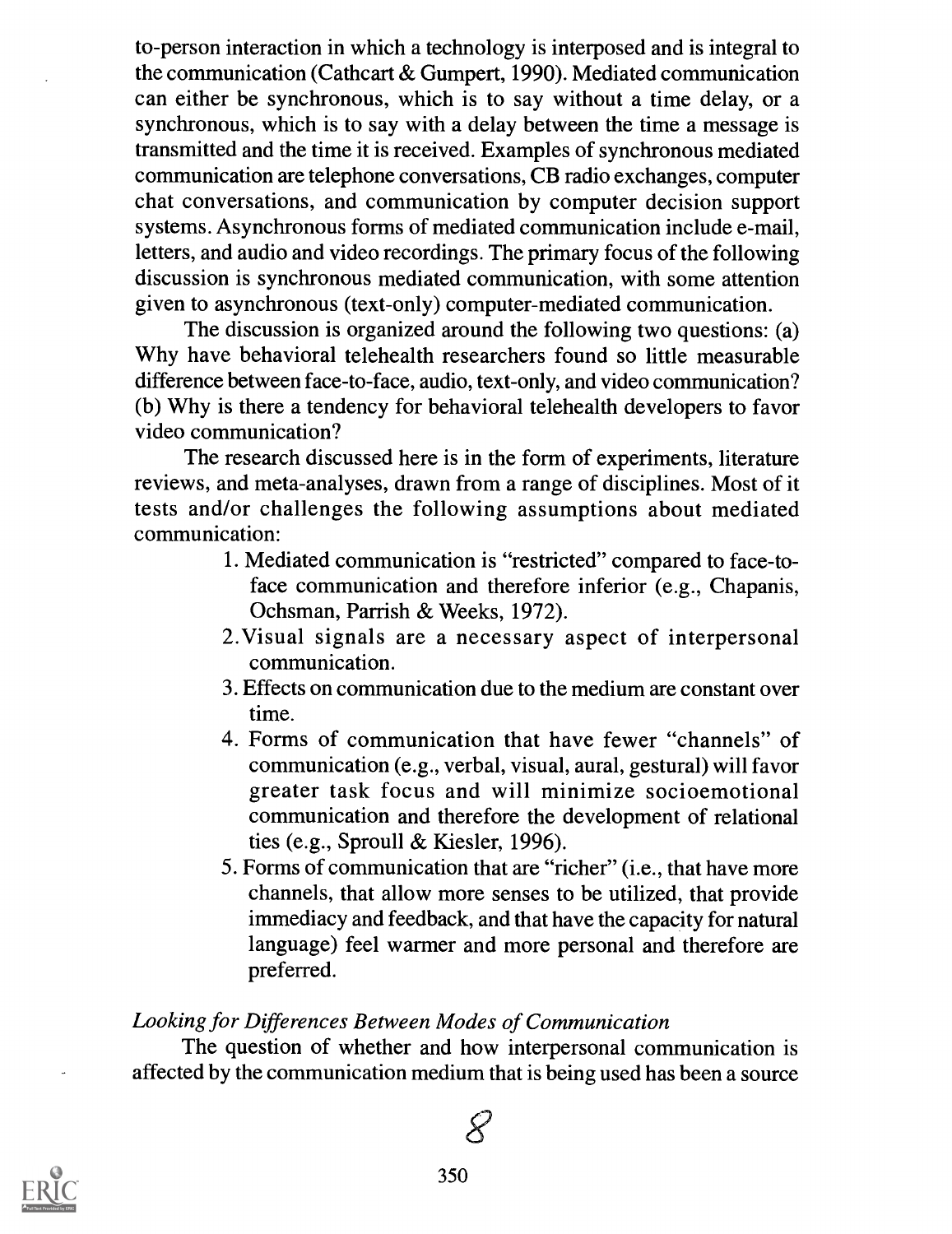of research interest for some time. In general, researchers have found smaller media effects than predicted, and the differences between communication media that have been found have not fallen in line with prevailing assumptions about mediated communication (see above). Overall, the research does not support the assumption that face-to-face communication is always superior to mediated communication, nor that visual cues are essential to interpersonal communication.

In two early studies in which four modes of interactive communication (typewriting, handwriting, voice-only, and face-to-face) were compared for problem-solving tasks, Chapanis et al. (1972, 1977) found only minor differences across modes, and differences that were found contradicted assumptions about the benefits of multiple channels of communication. For example, Chapanis et al. predicted that when people are not able to see each other and therefore are not able to use gestures as well as words to communicate, they would need to use more words to accomplish their tasks, because things that normally would be expressed non-verbally would need to be put into words. Instead, fewer words were used and the tasks were completed just as quickly. The fact that the ability to use gestures did not automatically reduce the number of words that was used nor improve the effectiveness of the communication called into question the role of visual signals in speech communication and showed that more research was needed about the relationship of verbal and non-verbal communication. Similarly, an early meta-analysis of experimental comparisons of face-to-face and mediated communication (Williams, 1977) revealed that although clear differences between written and spoken communication had been measured, studies conducted up to that point had not shown clear differences in speed and effectiveness between face-to-face and synchronous mediated communication. On the whole, audio-only had been found to be faster than face-to-face communication and just as effective as both face-to-face and video communication.

More recent studies have yielded similar results. For example, in a laboratory study with 54 undergraduate students in which three modes of communication (face-to-face, teleconferencing, and computer messaging) were compared to see how the mode of communication would affect therapeutic interactions, Szeli (1995) found that participants rated all three modes equally for informality and ease of communication, contradicting the assumption that mediated communication is more formal and less personal. In a study comparing these same three modes of communication for group information sharing tasks, Graetz, Boyle, Kimble, Thompson, & Garloch (1998) found teleconferencing and face-to-face communication to be equivalent for accuracy of speed of task completion (computer messaging

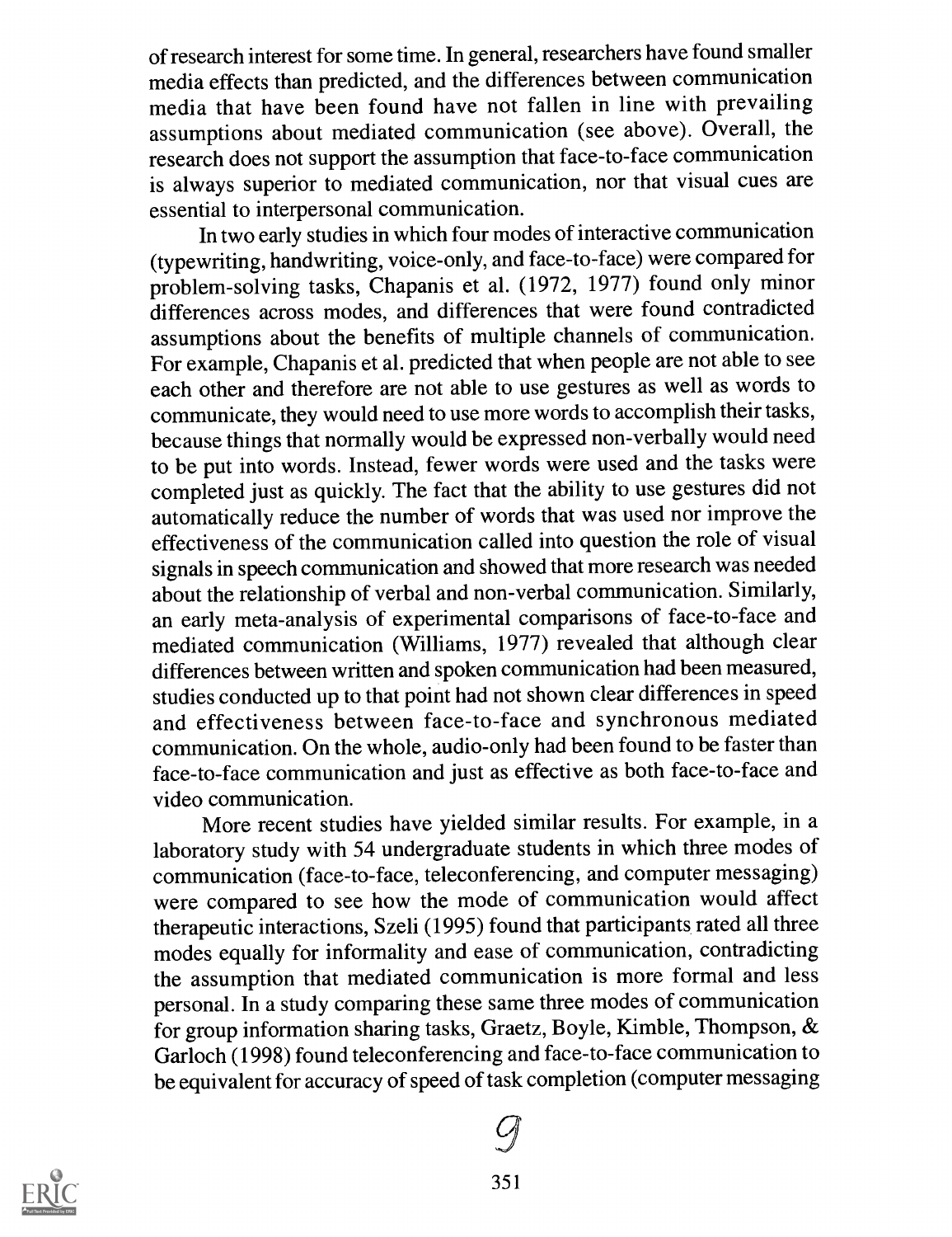was slower because of typing time), and that people in the teleconferencing groups had the most favorable impressions of their groups.

Doherty-Sneddon, Anderson, O'Malley, Langton, Garrod, & Bruce (1997) also found no significant differences between face-to-face, audio, and video communication on measures of task performance on tasks for which benefits of face-to-face had been demonstrated in previous studies. In contrast to Chapanis (1972, 1977), however, they found that more words were used when visual contact was missing, particularly for the purpose of checking for understanding. Their study showed how verbal communication can be substituted for visual communication when there is no visual contact. One of their conclusions was that people are flexible communicators, using either verbal or visual strategies as permitted to achieve the same dialogue functions. In this study, the communication process was explored as well as communication outcomes. One of the conditions created for the study was high quality videoconferencing that allowed the people communicating to see each other's eye movements as well as other fine-grained details of facial expressions that are usually not visible during video communication. This condition produced results that provided important insights into the nature of video communication. When people could see each other's eyes, they spent more time looking at each other than when eye movements were not visible, and they looked at each other at times when it would be expected based on behavior during face-to-face communication, for example, when it was time to check for understanding. However, the fact that people could see each other's eye movements, and looked at each other's eyes at times when confirmation of understanding was being sought, did not keep people from simultaneously using verbal strategies for this dialogue function. They used the kinds of verbal strategies that were used in conditions that did not provide eye contact and were not used in the direct face-to-face condition. The fact that they were using these verbal strategies did not keep them from looking at each other's eyes as if to communicate visually. The researchers called this over-gazing and speculated that people seemed to think that they would be able to use visual signals in the same way as in face-to-face communication and attempted to do this, but were not able to. The visual signals did not seem to bring the same benefits as in face-toface. In particular, they did not seem to facilitate listener understanding in the same way. This suggests that even when videoconferencing provides all the visual information that would be available during direct face-to-face communication, it is not equivalent. Rather, there may be subtle limitations to video communication that could explain why it does not automatically outshine other, less rich, modes of mediated communication.



 $\overline{O}$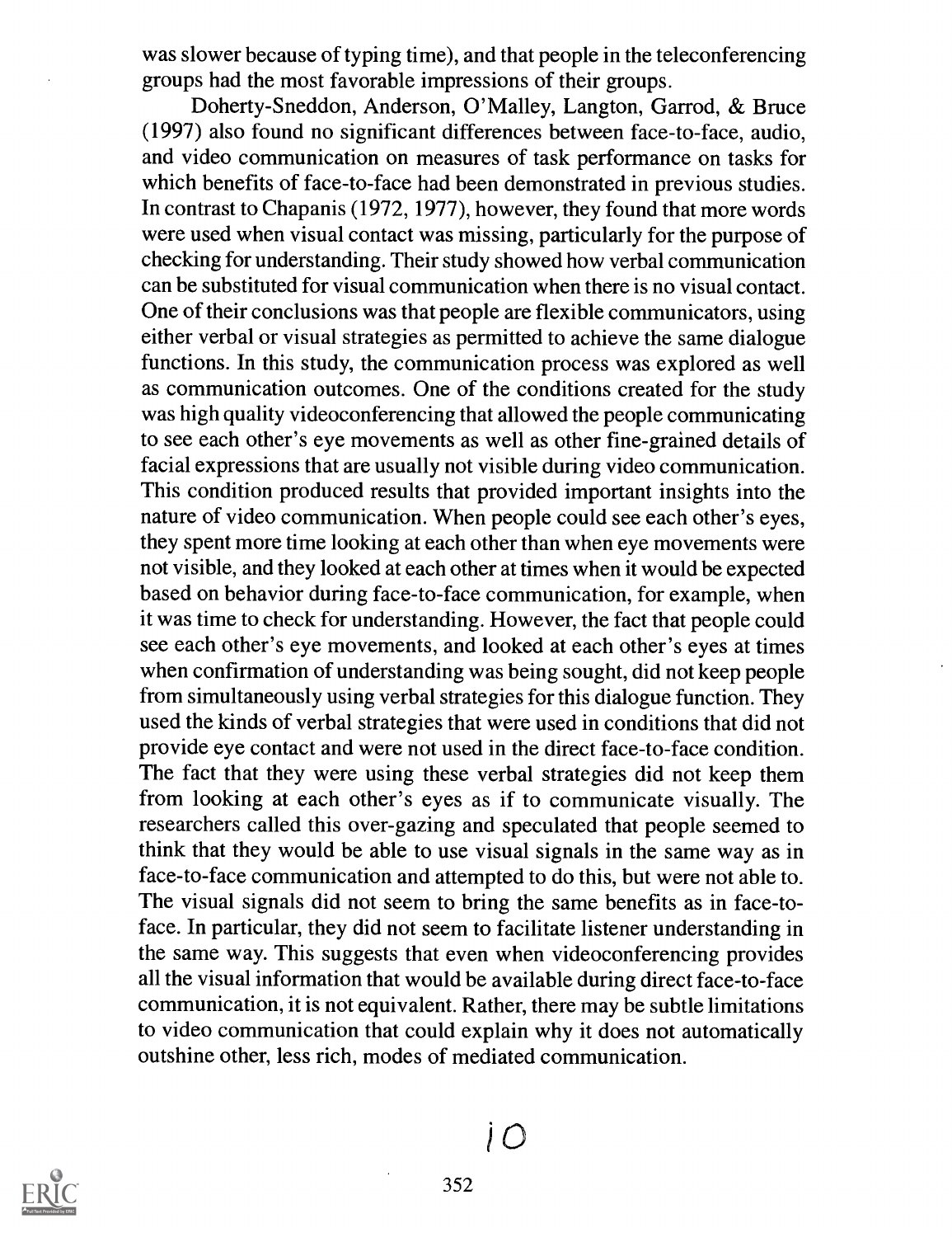Walther (1996) has argued that it is wrong to assume that the medium of communication produces specific effects and determines the quality of the communication, or that effects associated with the medium will remain constant. Walther, Anderson, and Park (1994) conducted a meta-analysis of research about social interaction and interpersonal communication in the context of text-only computer-mediated communication that significantly challenged these two assumptions. They tested the idea that computer-mediated communication is inherently impersonal (task-oriented) as compared to face-to-face communication and that it necessarily constrains socially oriented communication. They found that although researchers had identified these effects, they only appeared in studies in which novices used computer-mediated communication systemsin artificial time-restricted situations. In studies in which time was not constricted, these particular effects did not appear. Effects such as task-orientation that were observed in studies in which people used a new medium just once were not observed in studies in which people had already been using the medium. Walther relates this to his Social Information Processing theory, which holds that people using any communication medium experience similar needs for uncertainty reduction and affinity, and in mediated modes of communication will adapt their ways of communicating over time to favor "the solicitation and presentation of socially revealing, relational behavior" (p. 465) in order to meet these needs without letting the communication medium stand in the way.

The claim that any differences in the personal and social dimensions of face-to-face and mediated communication are differences in rate, not differences in inherent qualities of the communication modes was supported by a subsequent study conducted by Chidambaram(1996), who investigated ways in which attitudes and task outcomes change over time for people using text-only computer decision support systems anonymously and ways intragroup relational links form for people using this kind of mediated communication. The study was designed to specifically test two ideas: (a) that the use of computer support systems minimizes socio-emotional interaction and (b) that the effects of a communication medium are constant over time. Twenty-eight five-member groups, half using a computer support system, half communicating face-to-face, met four times over four weeks for 90 minutes each time to do business-related decision making tasks. After each session, self-report questionnaires were used to measure "cohesiveness," "perceptions of process," and "satisfaction with outcome." The results showed that by the end of the four weeks, levels of relational intimacy for the people using mediated communication were equivalent to the levels for the face-to-face groups, and that the degree to which people



 $11$  353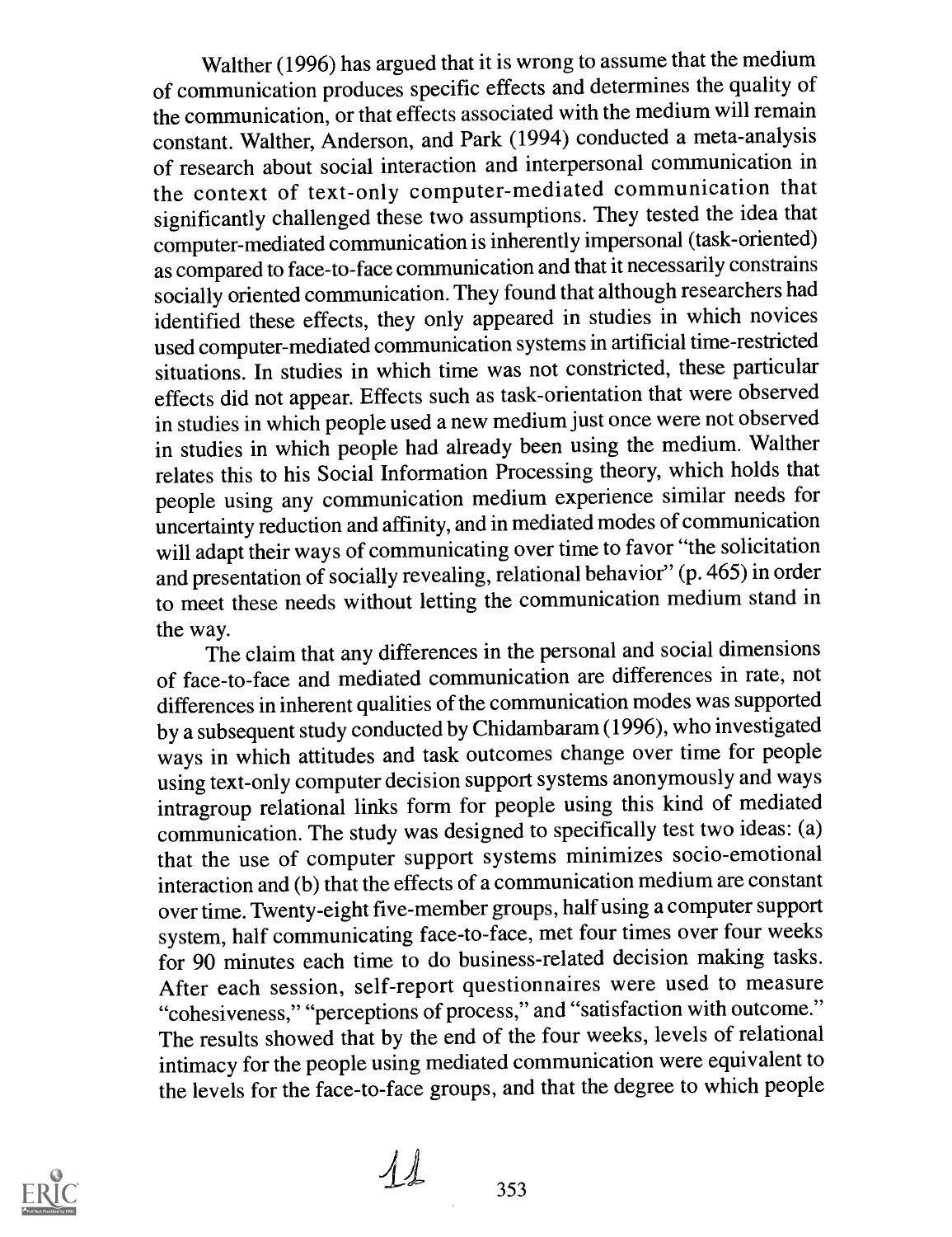felt restricted by the mediated mode of communication decreased significantly with time. This study provided additional evidence that restriction imposed by single-channel (text-only) communication is not enough to block socio-emotional communication and the formation of relational ties.

#### Advantages of Mediated Communication

One thing that may help explain the lack of measurable superiority of face-to-face communication over other mediated modes is that there may be advantages as well as disadvantages to not being able to see and be seen by the other person and to not having in-person contact. Potential advantages that have been identified focus on visual cues and protection from judgment.

Various researchers have shown that people feel less vulnerable and freer to speak when they cannot be seen (e.g., Fish, 1990; Graetz et al., 1998; Weinberg, 1996). In a quasi-experiment designed to determine whether computer-mediated communication (synchronous computer chat) can provide the same type of supportive atmosphere as face-to-face communication, Weinberg (1996) found no significant differences between the two modes on measures of "supportiveness" and "helpfulness," but did find differences on measures of "callousness" in that people in face-to-face conditions rated themselves as more guarded and careful than people in the computer chat condition, and rated their communication partners as more judgmental. Similarly, in a laboratory experiment in which 37 groups of undergraduate students were given an information sharing task to complete in one of three modes of communication-face-to-face, teleconferencing, and synchronous computer chat-Graetz et al. (1998) found that people in the telephone groups expressed the highest levels of cohesion ("people expressing the same ideas") and the lowest levels of inhibition ("keeping one's own ideas private"). In a study designed to determine differences in individual influence and decision making quality in three communication modes-face-to-face, teleconferencing, and computer chat-Citera (1998) found that less dominating people were more able to influence decisions when communicating by telephone or computer.

In a series of experiments comparing the ways groups make decisions using computer conferences, e-mail, or face-to-face discussions, Sproull and Keisler (1996) found that people using text-only computer-mediated communication expressed themselves more frankly and had interactions that were not dominated by one or two people as is common in face-to-face discussions. Sproull and Keisler suggest that in situations in which social cues are absent or weak, people can stop worrying about how other people are evaluating them and therefore can devote less time and effort to posturing



 $12$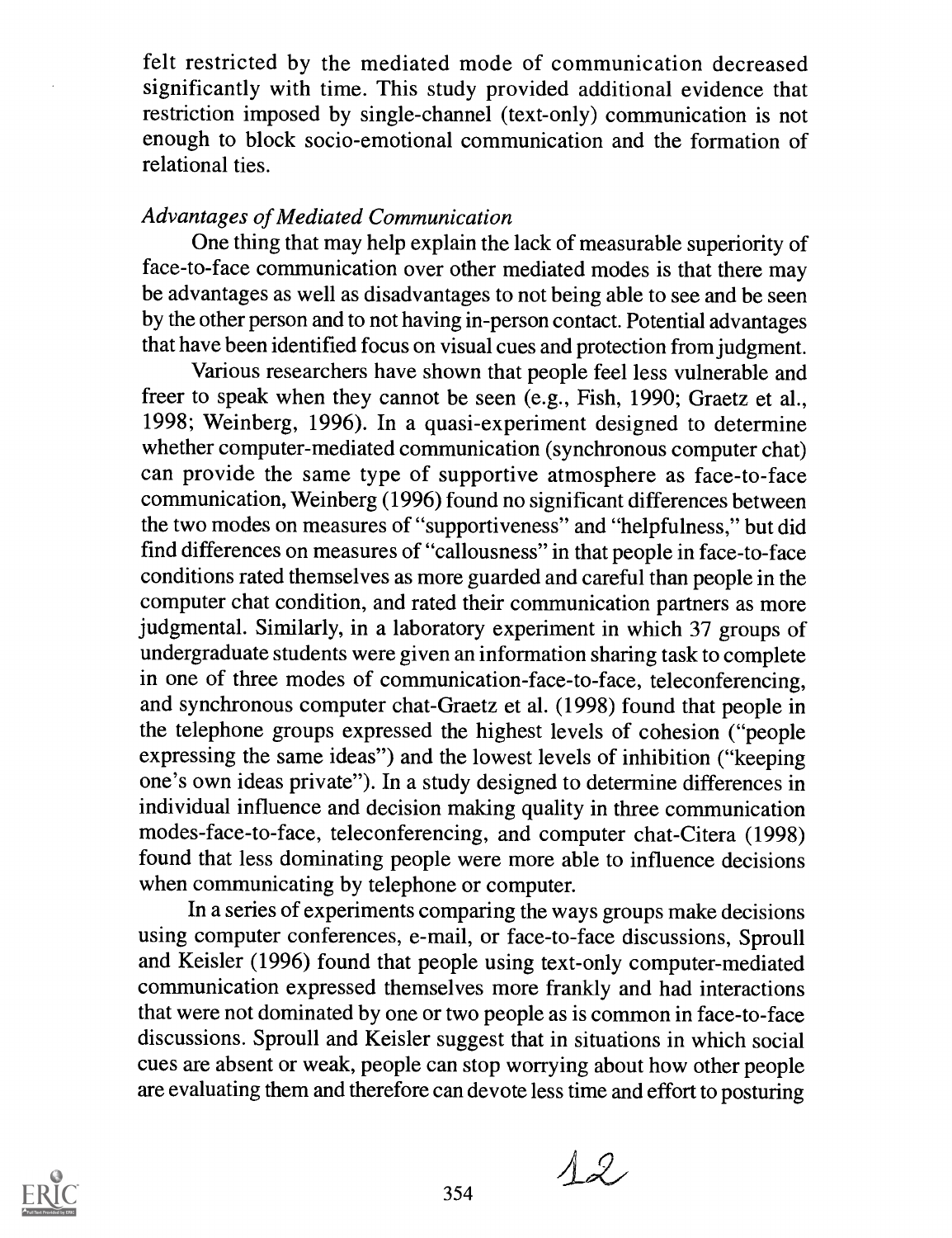and social niceties, with the result that they will be more open and honest. According to Sproull and Keisler (1996) and to Walther (1996), when it is not necessary to monitor the other person's visual and social cues, attention can be freed up for focusing on the communication tasks at hand. Weinberg (1996) also found that the absence of distracting visual cues had an enhancing effect on the mediated communication in her study of supportiveness and mediated communication.

Walther (1996) coined the term hyperpersonal communication to describe mediated communication that surpasses face-to-face communication in its ability to enhance social and emotional interpersonal communication. He offers a number of reasons why even text-only communication is sometimes more intimate and socially oriented than faceto-face communication. These include: (a) idealization, which is to say the tendency for people to inflate their perceptions of people they do not see, using the few social cues they have to create a positive image of the person with whom they are communicating; (b) the possibly for people to optimize their self-presentations by being selective about what they will and will not reveal, especially early on; (c) the fact that more attention can be devoted to the specifics of the communication when attention is not being used for handling the intricacies of a face-to-face social interaction; and (d) the possibility of what he calls an intensification loop of positive reciprocation, whereby people who are addressed as if they are attractive and socially desirable (because of being invisible) will tend to behave that way.

#### Still a Preference for Videoconferencing

Industry pressure. It is beyond the scope of this chapter to analyze the role of high-tech telecommunications companies in influencing the direction of telehealth development. However, this influence needs to be mentioned. There is a great deal of money to be made by selling expensive telecommunications equipment to hospitals and other health care customers and therefore there is an incentive for telecommunications companies to sponsor telehealth initiatives that involve high-tech equipment. There is much less incentive to sponsor telehealth initiatives that involve already existing technologies such as telephones. This in itself constitutes a powerful influence on the field of telehealth and an explanation for the trend toward high-speed two-way videoconferencing rather than less expensive options.

Familiarity and assumed superiority. It is widely assumed that interpersonal communication that includes visual contact is superior to communication that doesn't include visual contact, and therefore that videoconferencing is superior to text or audio modes that do not provide a view of the other person. A general preference for richer media (that have a

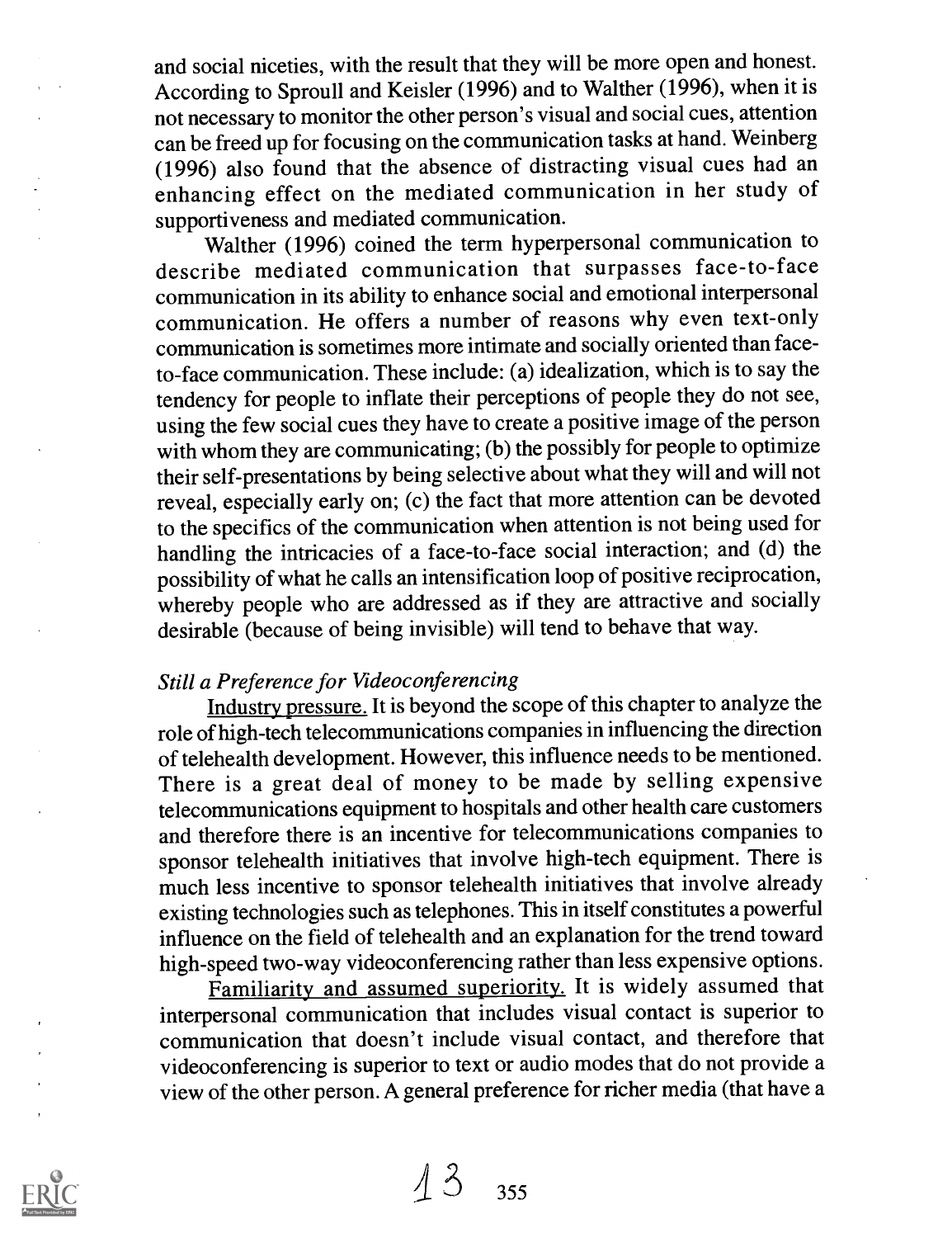greater number of cue systems, immediacy of feedback, capacity for natural language, and more senses utilized) could account for the tendency to favor videoconferencing for behavioral telehealth, regardless of the effects it has on communication.

Disinhibition and indirect communication. The research just discussed challenges the assumption that visual contact is always helpful and supports the idea that people may feel more freedom to express themselves when they cannot be seen by or see the other person. If mediated forms of communication do provide a feeling of protection from judgment and do foster disinhibition, this could have special relevance for people who feel vulnerable or who are shy. The possibility of using mediated communication to facilitate interpersonal expression for these people could have important ramifications for counseling and psychotherapy. However, there may be factors that keep this positive potential from being fully embraced, in particular, the tendency in contemporary mainstream Western culture to take a negative view of a reluctance to speak directly.

Adjustment time. Adjustment time is another factor that could help explain the preference for videoconferencing. Research has shown that with time people using even single channel forms of mediated communication can attain levels of personal communication, affiliation, and relationship development that are similar to or better than with face-to-face communication. However, someone beginning to use a new mode of mediated communication may have no way of sensing that this will happen, and may evaluate the communication mode according to how it feels initially.

The invisibility of telephones. There may be a variety of cultural tendencies that uphold a preference for direct face-to-face communication and hence for videoconferencing. This preference may be more theoretical than actual, however, and may not carry over into people's behaviors and day-to-day choices. Telephones, and more recently, e-mail, are used very freely. Although e-mail may be seen as a way to shield oneself, this does not seem to be the case for telephones, which have been enormously popular for a long period of time. Videophones on the other hand (which would allow people to see a video image of the person they are telephoning) were introduced in the 1960s but have never been successful (Edigo, 1990).

In studies comparing face-to-face and video communication, audioonly communication is often included as a point of comparison. Typically, speech communication emerges as being equally as effective as face-toface and video communication (see above). But this does not necessarily lead researchers to the conclusion that telephones should or could be used for the purpose being studied (e.g., Day & Schneider, 2000). Considering that telephones are already in place and are relatively inexpensive to operate,



 $\frac{1}{356}$   $\frac{1}{4}$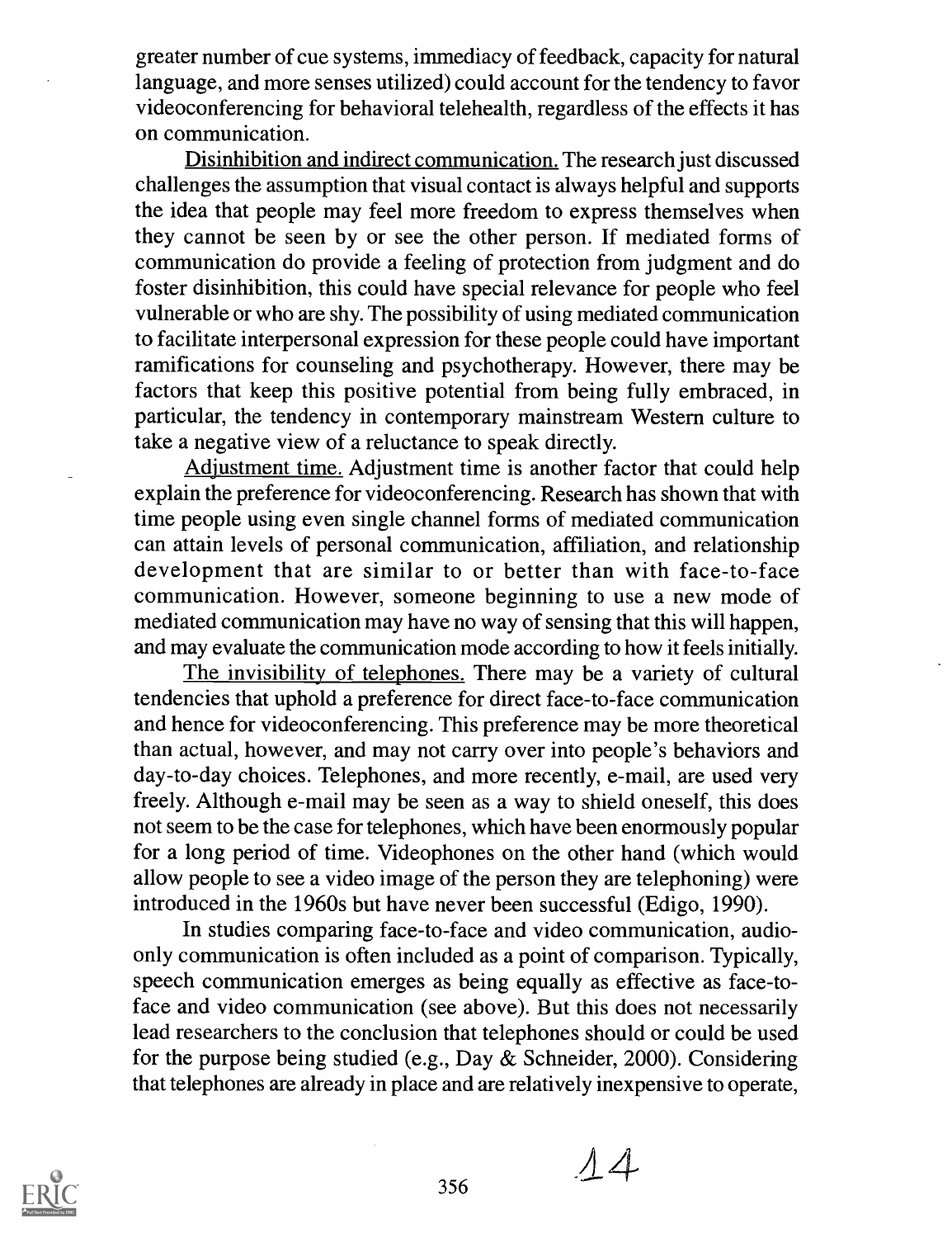it is surprising that the apparent strengths of speech communication are not given more prominence.

Communication researchers have noted that telephones have been a subject of scholarly neglect and that they remain transparent and invisible even though interest in mediated communication is high (Fish, 1990; Westmyer, DiCioccio & Rubin, 1998). The research reviewed for this paper offers no explanation for this. However, various explanations can be imagined. In the following paragraphs, three possibilities are explored.

According to Fish (1990) the feeling of privacy and protection from a judgmental gaze that is afforded by telephones is enhanced by the intimacy that comes from the way telephones are used. The telephone receiver is held in a zone of intimacy that surrounds the face, in particular the lips and the ear. Senses other than sight (touch, hearing, smell) are important in zones of intimacy, which may explain why people feel comfortable without visual contact when they are communicating by telephone (Cathcart & Gumpert, 1990). According to Fish, this feeling of intimacy can minimize feelings of exposure and vulnerability and help people to disclose and to be more probing with their verbal interaction. However, this sense of intimacy may work against a general perception that the telephone can be a tool for important work in the business and health care domains.

In addition to the assumption that visuals are essential to speech communication, there seems to be an assumption that more complex technologies are better at mediating distance communication than simpler technologies. Telephones give the impression of being simple and may have fallen out of the technology spotlight for this reason.

Mediated communication has both a technological and a human dimension. The human dimension that is comprised of such things as communication skills, organization, and coordination of the tasks tends to be invisible, even though it may be more essential to the success of the work than the technological dimension (Robertson, 1997; Stamm, 1998; Yellowlees & Kennedy, 1996). The technological dimension typically garners most of the attention. Robertson has argued that the reason the human skills involved in mediated communication get overlooked is that they are types of skills that have traditionally been in the domain of women's work, which often is unpaid and culturally invisible. If telephones appear to have a much greater human dimension than a technological dimension, and if the human dimension has the characteristics of women's work, this could cause telephones to be relatively invisible in telecommunications discourse.



 $15$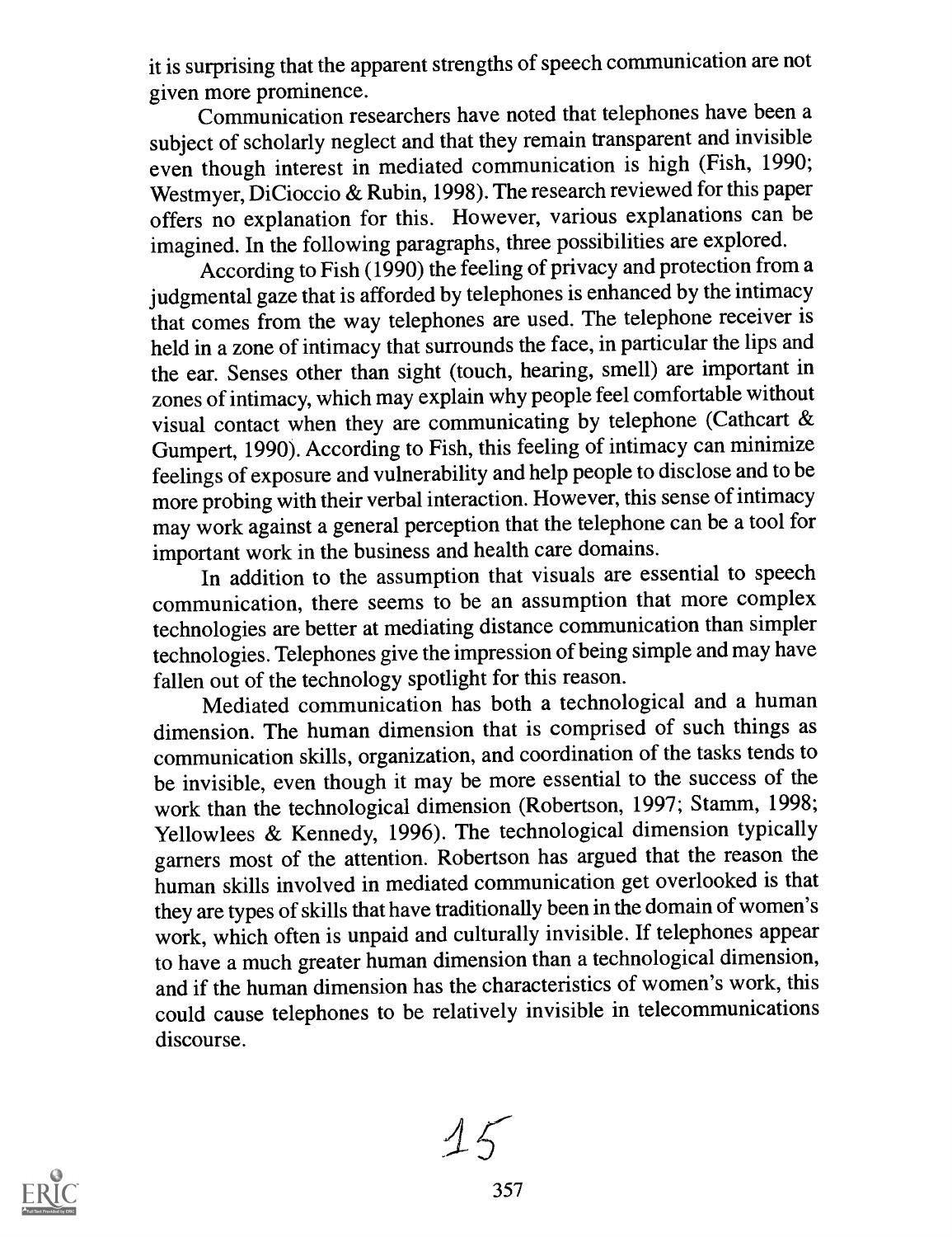#### Limitations

In the preceding section, possible explanations for a persistent preference for videoconferencing in spite of the lack of empirical evidence to support this preference have been explored. Some limitations of the research that supports these possible explanations need to be mentioned. A liniited number of research studies were reviewed for this paper, and the studies were drawn from a range of disciplinary domains. The aggregate value of the research is somewhat limited by its diversity because of differences in methodologies, measures, and assumptions. Only a few dimensions can be investigated in each study. It may be that video communication is indeed superior on dimensions that are important to behavioral telehealth but that have not yet been investigated.

Most of the comparisons of different modes of communication were conducted in artificial settings, often with students. In real-life settings there would be many more social and contextual variables to consider (Er  $\&$  Ng, 1995; Kline & McGrath, 1999) such that research conducted in these settings might produce a very different picture.

A further limitation to this discussion is that issues of age, culture, and gender were not considered in the research that was reviewed. It is well known that all three of these factors can have a profound influence on communication preferences and patterns. An analysis that took these factors into account is probably needed in order to arrive at a clear understanding of differences between mediated and non-mediated communication. Another factor that was not considered was geographical separation. Preliminary research has shown that mediated communication is affected by perceptions of how far away the other person is. In a laboratory simulation, Moon (1998) found that dishonesty increased with perceived distance, and that the likelihood of being persuaded decreased. It is easy to assume that mediation eliminates distance as a factor, but this may not be the case.

#### Conclusion

The research discussed in the second part of this paper does not provide definitive answers to the two questions that guided the analysis (Why have behavioral telehealth researchers found so little measurable difference between face-to-face, audio, text-only, and video communication? Why is there a tendency for behavioral telehealth developers to favor video communication?), but it does provide some clues and some ideas that could be helpful to behavioral telehealth developers. The research discussed here indicates that the five assumptions about mediated communication listed



 $\frac{16}{100}$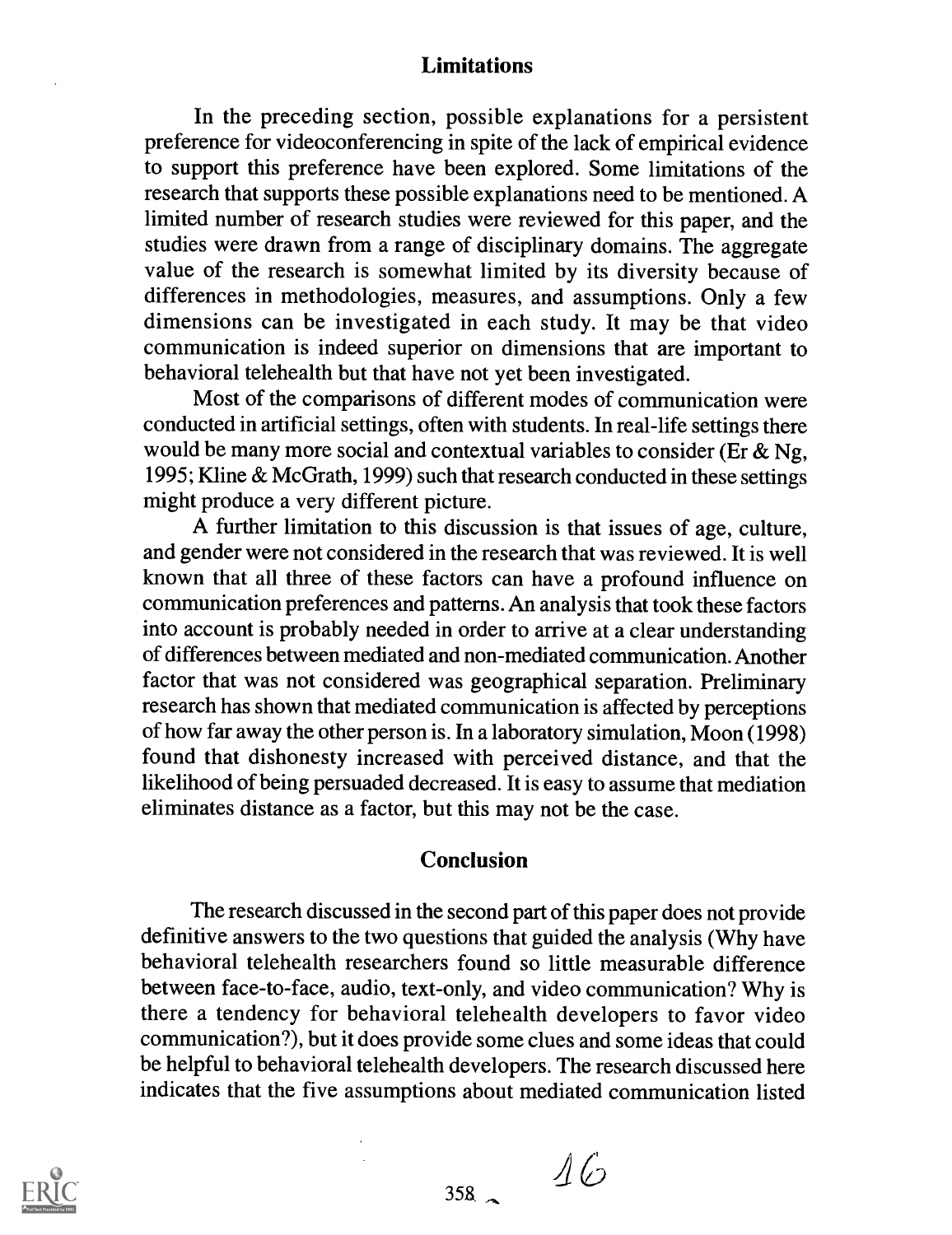at the beginning of the second part should not be taken as fixed truths. It appears that people are able to adapt to different modes of communication, especially over time, without the mode of communication dictating absolutely what will and will not be possible. There may be advantages as well as disadvantages to mediated forms of communication that could be capitalized on for specific purposes.

Given these two ideas, that people are flexible communicators and that modes of mediated communication may have advantages as well as disadvantages, a possible avenue for behavioral telehealth developers is one that maximizes the flexibility and choice of communication mode. For example, a videoconferencing service could include the possibility of audioonly teleconferencing for some situations.

If indeed people are flexible communicators who can adapt well to various modes of communication-the popularity of cellphones strongly supports this view-then an argument can be made for using modes of communication for telehealth that will do the most to promote increased access to services, namely inexpensive modes and/or technologies that are already in place, such as telephones. There is wide agreement that telehealth has the potential to make mental health services more available to people who have been underserved, and that it is necessary now more than ever to make changes within the health care system that will promote both cost reductions and equality of access. An important paradox exists, however. In many cases, it is the people who have easy access to health care services who also have access to advanced telecommunications technologies (computers, high-speed lines, videoconferencing facilities)-by virtue of living in major urban areas. Many of the people in the groups that have been underserved probably do not have access to advanced telecommunications technologies in their homes or in their communities. Stamm (1998) makes the point that if the goal of increased equality of access is to be reached, telehealth standards should not be based on the high infrastructure urban areas, as this could work to prevent services from reaching low infrastructure urban areas where telehealth may hold the most promise.

As behavioral telehealth research accumulates, it is becoming clear that the type of technology that is used is probably less of a factor in determining the success of the communication and of the particular telehealth service than the ways in which the technology is used (Stamm, 1998; Yellowlees & Kennedy, 1996). The lack of evidence of distinct differences between modes of communication is congruent with this perspective and lends credence to the idea that it is important in behavioral telehealth to make the most of whatever form of communication is being



 $\ddot{\cdot}$ 

 $17_{359}$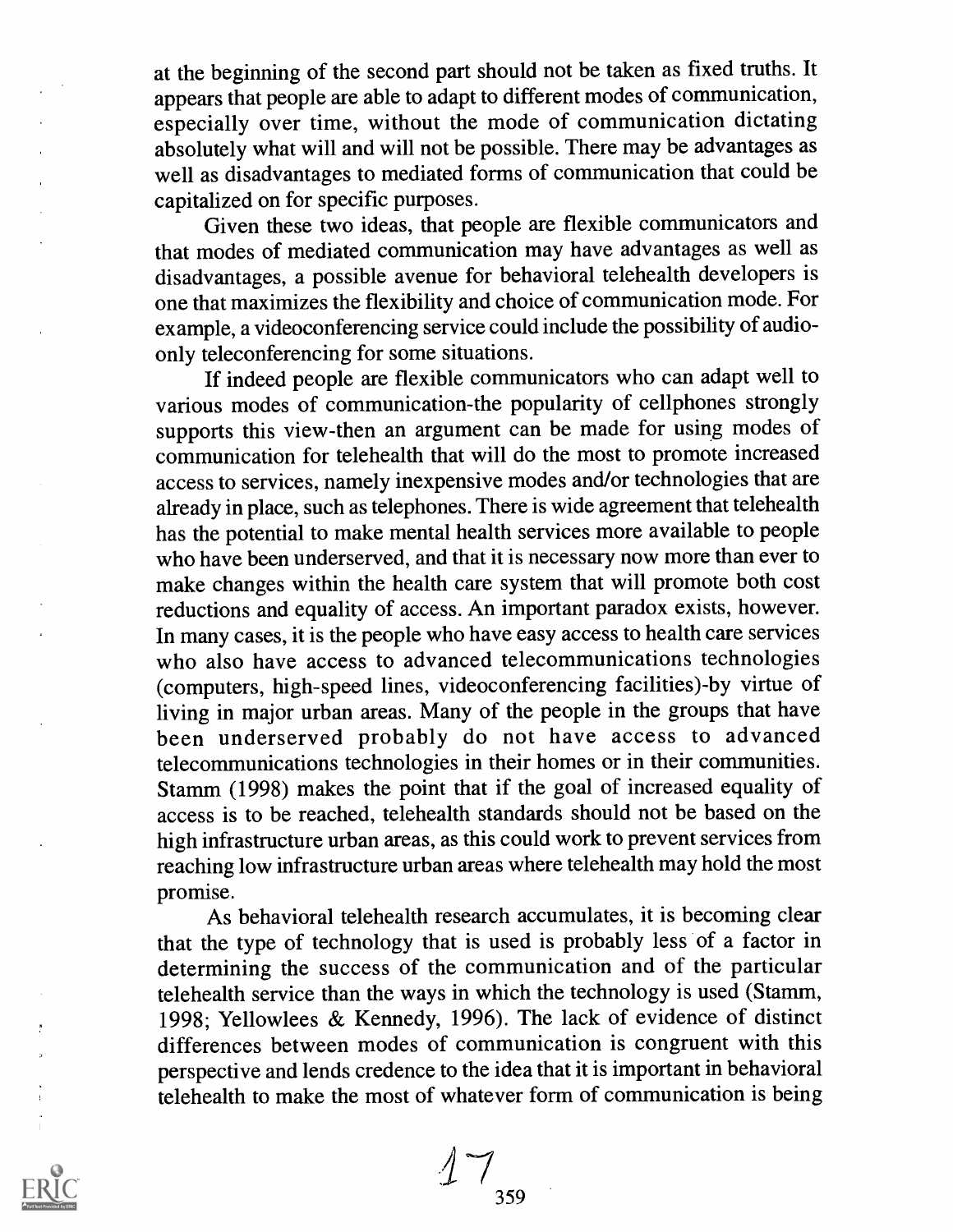used by giving attention to the human side of the communication (e.g., providing training in mediated communication), rather than letting all the attention go to the technology that is allowing the communication to occur, as can so easily happen.

#### References

- Ball, C. J., McLaren, P. M., Summerfield, A. B., Lipsedge, M. S., & Watson, J. P. (1995). A comparison of communication modes in adult psychiatry. Journal of Telemedicine and Telecare, I, 22-26.
- Barak, A. (1999). Psychological applications on the Internet: A discipline on the threshold of a new millennium. Applied and Preventative Psychology, 8, 231-246.
- Birch, K., Rigby, M., & Roberts, R. (2000). Putting the 'tele' into health care effectively. Journal of Telemedicine and Telecare, 6(Suppl. 1), 113- 115.
- Bloom, J. W. (1998). The ethical practice of Webcounseling. British Journal of Guidance and Counselling, 26(1), 53-59.
- Brown, F. W. (1995). A survey of telepsychiatry in the USA. Journal of Telemedicine and Telecare, 1, 19-21.
- Cathcart, R. & Gumpert, G. (1990). Mediated interpersonal communication: Toward a new typology. In G. Gumpert & S. L. Fish (Eds.), Talking to strangers: Mediated therapeutic communication (pp. 39-53). Norwood: Ablex.
- Cervinkas, J. (1984). Telehealth: Telecommunications technology in health care and health education in Canada. Toronto Canadian Commission for UNESCO.
- Chapanis, A., Ochsman, R.B., Parrish, R.N., & Weeks, G.D. (1972). Studies in interactive communication: I. The effects of four communication modes on the behavior of teams during cooperative problem-solving. Human Factors, 14, 487-509.

 $\lambda$   $8$ 



360

 $\frac{1}{2}$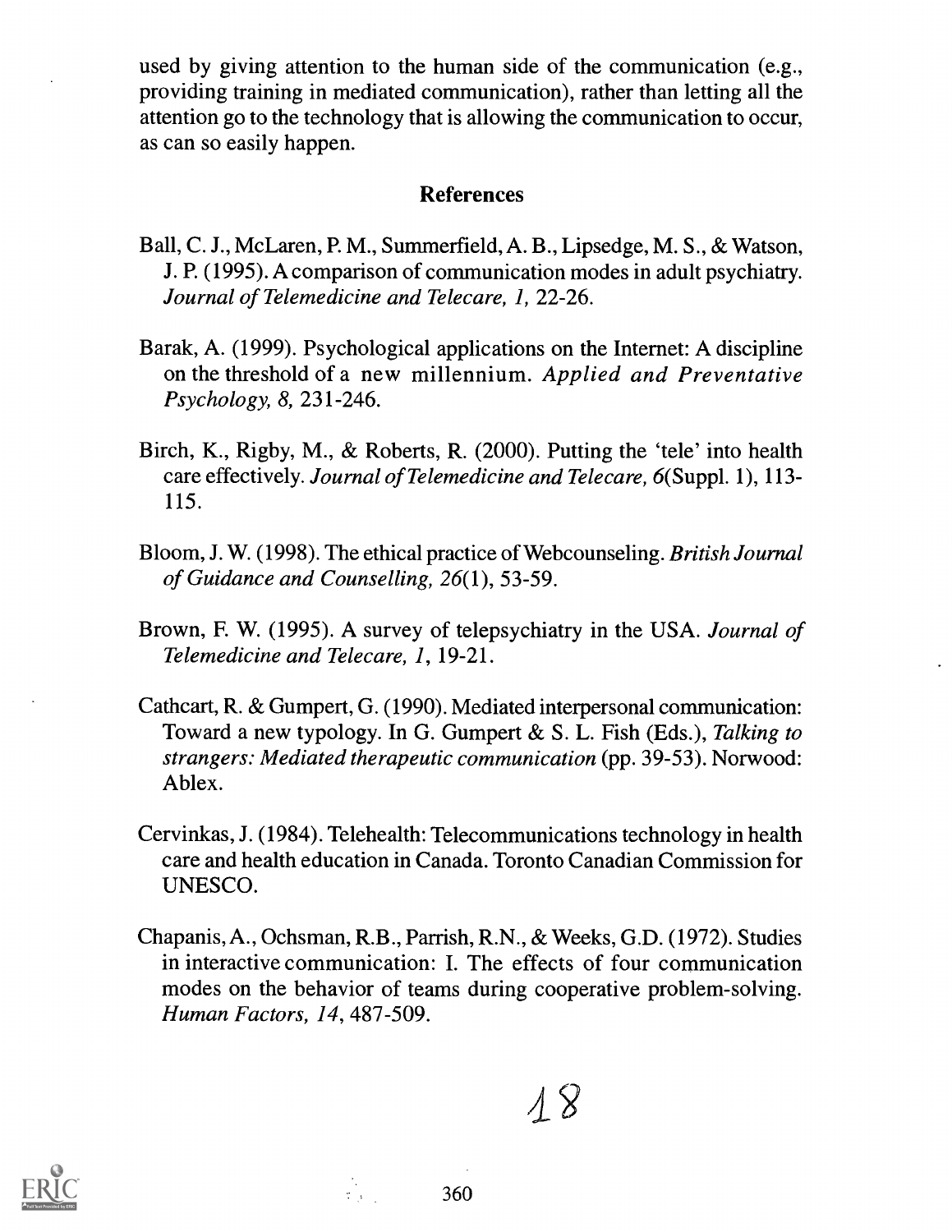- Chapanis, A., Parrish, R.N., Ochsman, R.B., & Weeks, G.D. (1977). Studies in interactive communication: I. The effects of four communication modes on the linguistic performance of teams during cooperative problem solving. Human Factors, 19, 101-126.
- Chidambaram, L. (1996). Relational development in computer-supported groups. MIS Quarterly, 20, 143-65.
- Childress, C. (1998). The potential risks and benefits of online psychotherapeutic interventions. Retrieved April 30, 2001 from http:// www.ismho.org/issues/9801.htm
- Citera, M. (1998). Distributed teamwork: The impact of communication media on influence and decision quality. Journal of the American Society for Information Science, 49(9), 792-800.
- Cohen, G. E. & Kerr, B. A. (1998). Computer-mediated counseling: An empirical study of a new mental health treatment. Computers in Human Services, 15(4), 13-26.
- Colòn, Y. (1999). Digital digging: Group therapy online. In J. Fink (Ed.) How to use computers and cyberspace in clinical practice of psychotherapy (p.66-81). Northvale, NJ: Jason Aronson.
- Curran, V. R. & Church, J. G. (1999). A study of rural women's satisfaction with a breast cancer self-help network. Journal of Telemedicine and Telecare, 5, 47-54.
- Day, S. X. & Schneider, P. L. (2000). The subjective experiences of therapists in face-to-face, video, and audio sessions. In J. W. Bloom & G. R. Walz (Eds.), Cybercounseling and cyberlearning: Strategies and resources for the millennium (pp. 203-218). Greensboro, NC: American Counseling Association and ERIC/CASS.
- Della Mea, V. (1999). Internet electronic mail: A tool for low-cost telemedicine. Journal of Telemedicine and Telecare, 5, 84-89.
- Doherty-Sneddon, G., Anderson, A., O'Malley, C., Langton, S., Garrod, S., & Bruce, V. (1997). Face-to-face and video-mediated communication: A comparison of dialogue structure and task performance. Journal of Experimental Psychology: Applied, 3(2), 105-125.

g361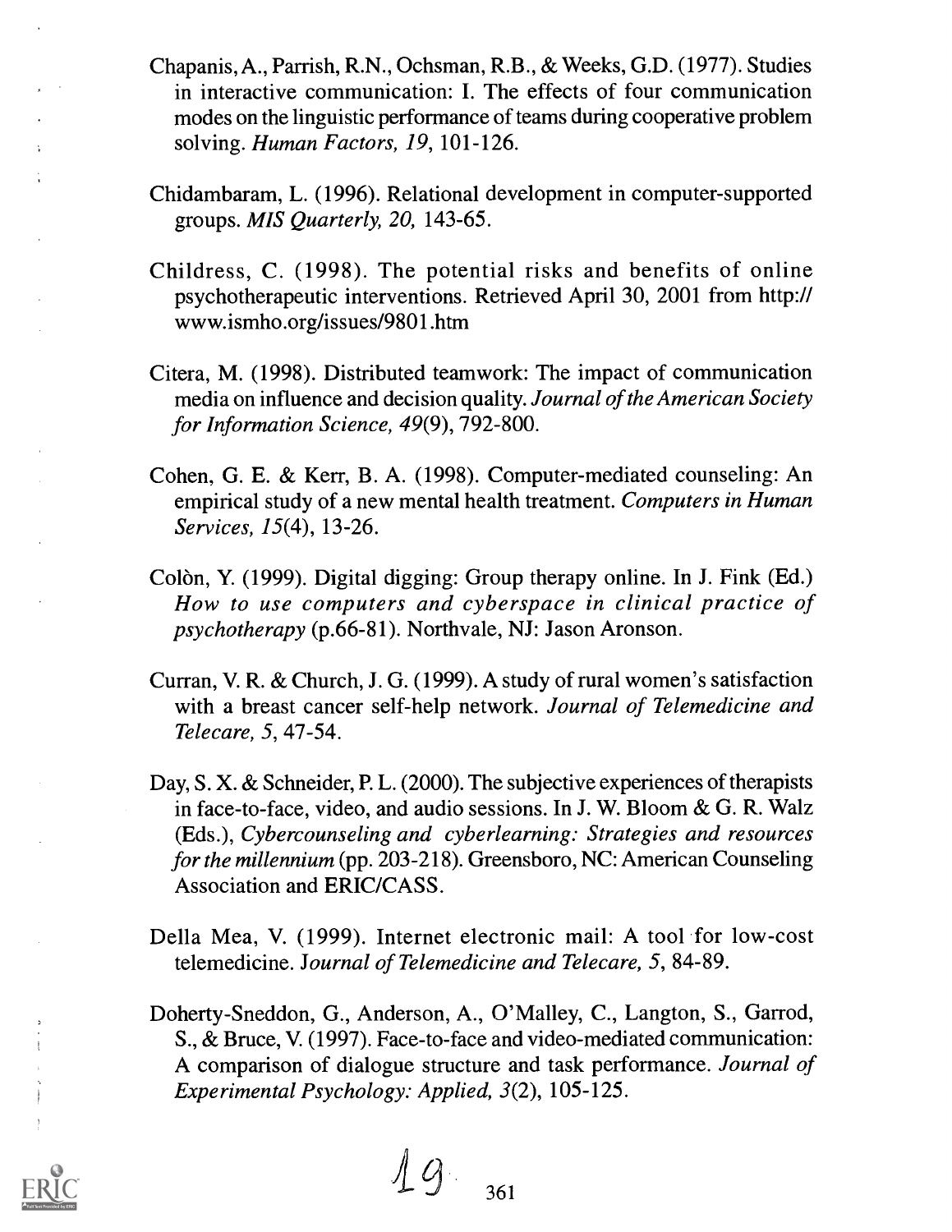- Doze, S., Simpson, J., Hailey, D., & Jacobs, P. (1999). Evaluation of a telepsychiatry pilot project. Journal of Telemedicine and Telecare, 5, 38-46.
- Edigo, C. (1990). Teleconferencing as a technology to support co-operative work: Its possibilities and limitations. In J Gallegher, R. E. Kraut, & C. Edigo (Eds.), Intellectual teamwork: Social and technological foundations of co-operative work (pp. 351-371). Hillsdale, NJ: Earlbaum.
- Elford, R. (1998). Telemedicine activities at Memorial University of Newfoundland: A historical review, 1975 -1997. Telemedicine Journal, 4(3), 207-24.
- Er, M.C. & Ng, A.C. (1995). The anonymity and proximity factors in group decision support systems. *Decision Support Systems*, 14, 75-83.
- Fish, S. L. (1990). Therapeutic uses of the telephone: Crisis intervention vs. traditional therapy. In G. Gumpert & S. L. Fish (Eds.), Talking to strangers: Mediated therapeutic communication (pp. 154-169). Norwood, NJ: Ablex.
- Graetz, K. A., Boyle, E. S., Kimble, C. E., Thompson, P. , & Garloch, J. L. (1998). Information sharing in face-to-face, teleconferencing, and electronic chat groups. Small Group Research, 29(6), 714-743.
- Grigsby, J. & Sanders, J. (1998). Telemedicine: Where it is and where it's going. Annals of Internal Medicine, 129(2), 123-127.
- Haas, L. J., Benedict, J. G., and Kobos, J. C. (1996). Psychotherapy by telephone: Risks and benefits for psychologists and consumers. Professional Psychology: Research and Practice, 27, 154-160.
- Hines, M. (1994). Using the telephone in family therapy. Journal of Marital and Family Therapy, 20, 175-184.
- King, S. A. & Moreggi, D. (1998). Internet therapy and self-help groups the pros and cons. In J. Grackenbach (Ed.), Psychology and the Internet: Intrapersonal,interpersonal, and transpersonal implications (pp. 77-109). San Diego, CA: Academic Press.

 $20$ 

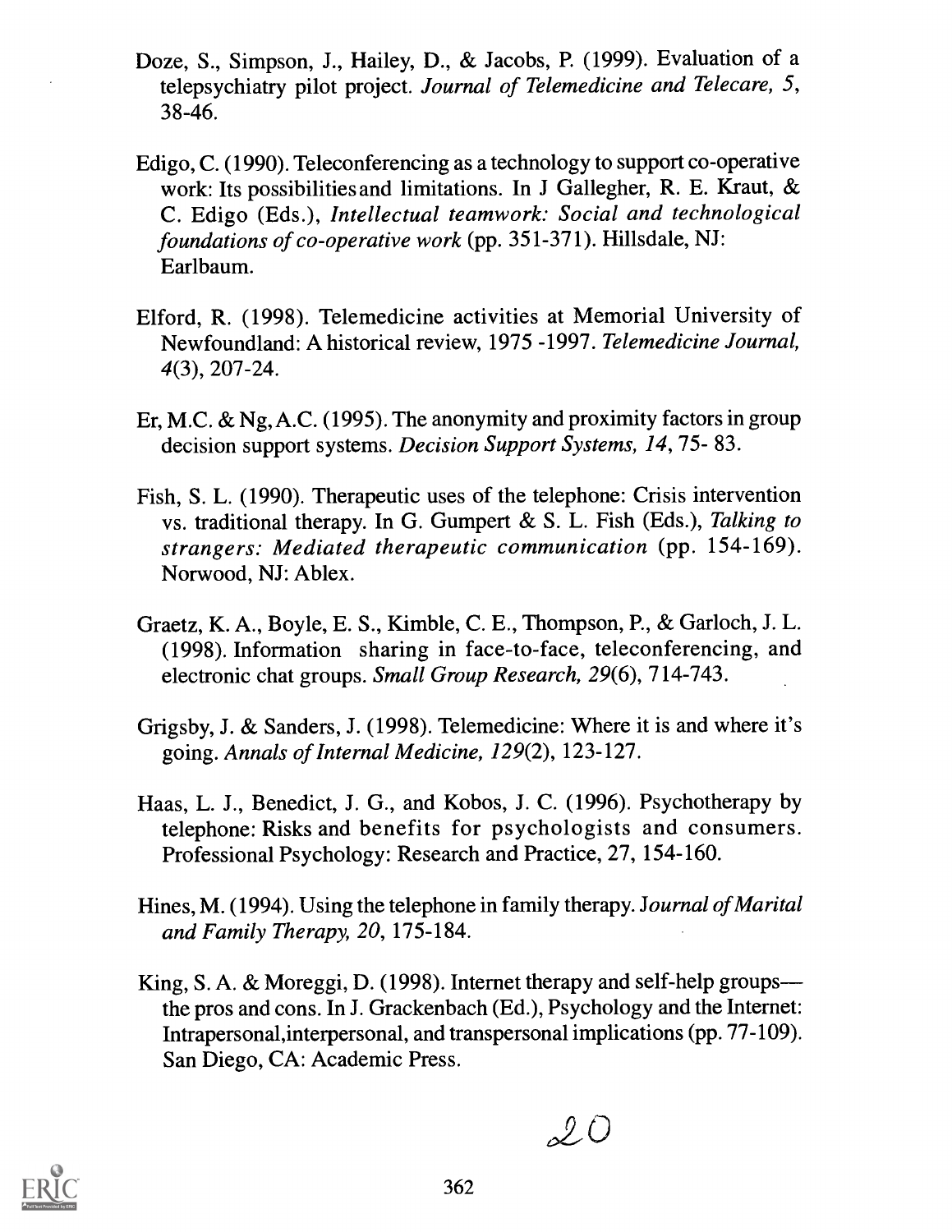- Kline, T. J. & McGrath, J. (1999). A review of groupware literature: Theories, methodologies and a research agenda. Canadian Psychology, 40(3), 265- 271.
- Lago, C. (1996, November). Computer therapeutics. Counselling, 287-289.
- Laszlo, J. V., Esterman, G., & Zabko, S. (1999). Therapy over the Internet? Theory, research & finances. CyberPsychology & Behavior, 2(4), 293-307. Retrieved April 29, 2001, from http://www.geocities.com/ HotSprings/Resort/7579/internet.htm
- Lugg, D. (1998). Telemedicine: Have technological advances improved health care to remote Antarctic populations? International Journal of Circumpolar Health, 57(Suppl. 1), 682-685.
- Mannion, L., Fahy, T. J., Duffy, C., Broderick, M., & Gethins, E. (1998). Telepsychiatry: An island pilot project. Journal of Telemedicine and Telecare, 4(Suppl. 1), 62-63.
- Mielonen, M.-L., Ohinmaa, A., Moring, J., & Isohanni, M. (1998). The use of videoconferencing for telepsychiatry in Finland. Journal of Telemedicine and Telecare, 4, 125-131.
- Moon, Y. (1998). The effects of distance in local versus remote humancomputer interaction. In Proceedings of CHI'98 (pp. 496-502). Los Angeles, CA: ACM Press.
- Murphy, L. J. & Mitchell, D. L. (1998). When writing helps to heal: E-mail as therapy. British Journal of Guidance and Counseling, 26, 21-31.
- Powell, T. (1998). Online counseling: A profile and descriptive analysis. (University of Kentucky). Retrieved April 30, 2001, from http:// netpsych.com/Powell.htm
- Robertson, T. (1997). And it's a generalization. But no it's not: Women, communication work and the discourses of technology design. In A. F. Grundy, D. Kohler, V. Oechtering & U. Petersen (Eds), Women, Work and Computerization. Proceedings of the 6th International IFIP-Conference, Bonn, Germany, May 24-27, 1997 (pp. 263-275). Berlin: Springer.

 $21$ 

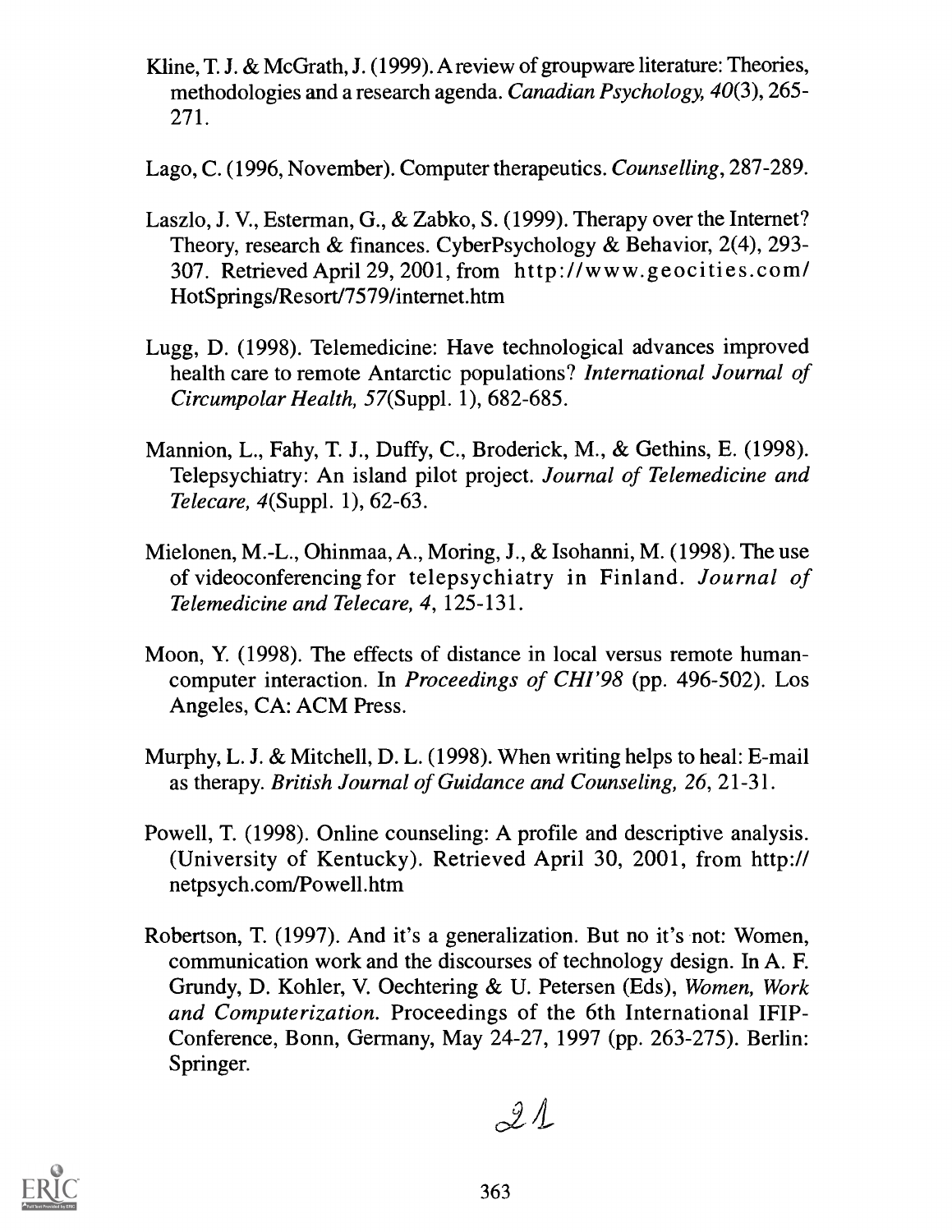- Sampson, J.P., Kolodinsky, R.W., & Greeno, B.P. (1997). Counseling on the information highway: Future possibilities and potential problems. Journal of Counseling and Development, 75(3), 203-212.
- Schneider, P. L. (1999, August). Psychotherapy using distance technology: A comparison of outcomes. In P. L. Schneider & M. M. Maheu (Chairs), A Cross Perspective of the Integration of Technology and Mental Health Services. Symposium conducted at the annual meeting of the American Psychological Association, Boston, MA
- Seeman, M. V. & Seeman, B. (1999). E-psychiatry: The patient-psychiatrist relationship in the electronic age. Canadian Medical Association Journal, 161(9), 1147-1149.
- Sproull, L. & Keisler, S. (1996, September). Computers, networks, and work. Scientific American, 755-761.
- Stamm, B. (1998). Clinical applications of telehealth in mental health care. Professional Psychology: Research and Practice, 29, 536-542.
- Sussman, R.J. (1998). Counseling online. Retrieved April 30, 2001, from http://www.counseling.org/ctonline/sr598/sussman.htm
- Szeli, E. (1995). Comparison of therapeutic interactions between face-toface and telemediatedcommunication conditions. (Doctoral dissertation, University of Miami, 1994). Dissertation Abstracts International, 55(8-B), 3603.
- Walther, J. B. (1996). Computer-mediated communication: Impersonal, interpersonal, and hyperpersonal interaction. Communication Research, 23(1), 3-43.
- Walther, J. B., Anderson, J. F., & Park, D. W. (1994). Interpersonal effects in computer-mediated interaction: A meta-analysis of social and antisocial communication. Communication Research, 21, 460-87.
- Weinberg, N. (1996). Compassion by computers: Contrasting the supportiveness of computer-mediated and face-to-face interactions. Computers in Human Services, 13(2), 51-63.

 $22$ 

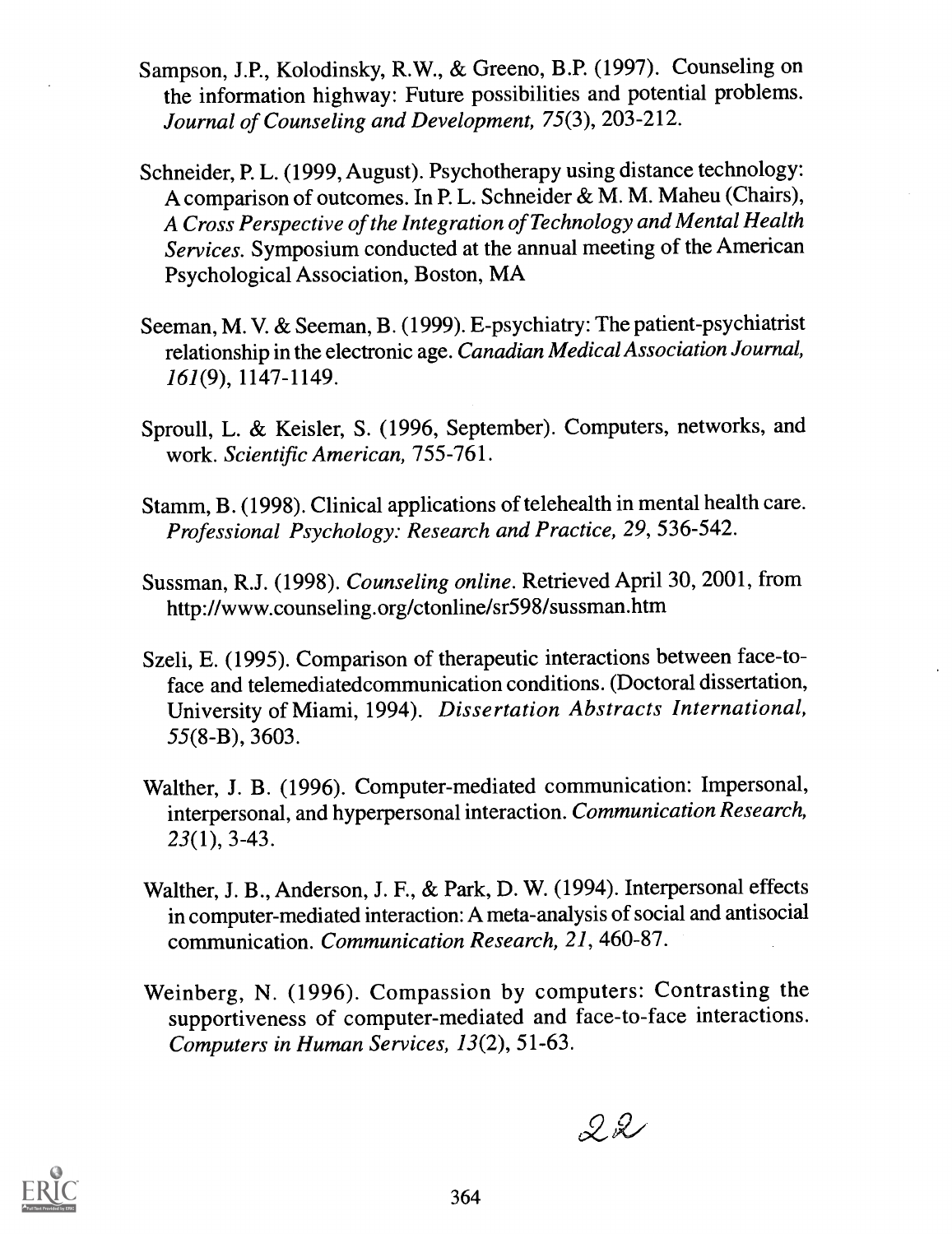- Westmyer, S. A., DiCioccio, R. L., & Rubin, R. B. (1998). Appropriateness and effectiveness of communication channels in competent interpersonal communication. Journal of Communication, 48(3), 27-48.
- Williams, E. (1977). Experimental comparisons of face-to-face and mediated communication: A review. Psychological Bulletin, 84(5), 963-976.
- Yellowlees, P. & Kennedy, C. (1996). Telemedicine applications in an integrated mental health service based at a teaching hospital. Journal of Telemedicine and Telecare, 2, 205-209.
- Zaylor, C. (1999). Clinical outcomes in telepsychiatry. Journal of Telemedicine and Telecare, 5(Suppl. 1), 59-60.
- Zhu, S., Tedeschi, G., Anderson, C., & Pierce, J. (1996). Telephone counseling for smoking cessation: What's in a call? Journal of Counseling and Development, 75, 93-102.



 $23$